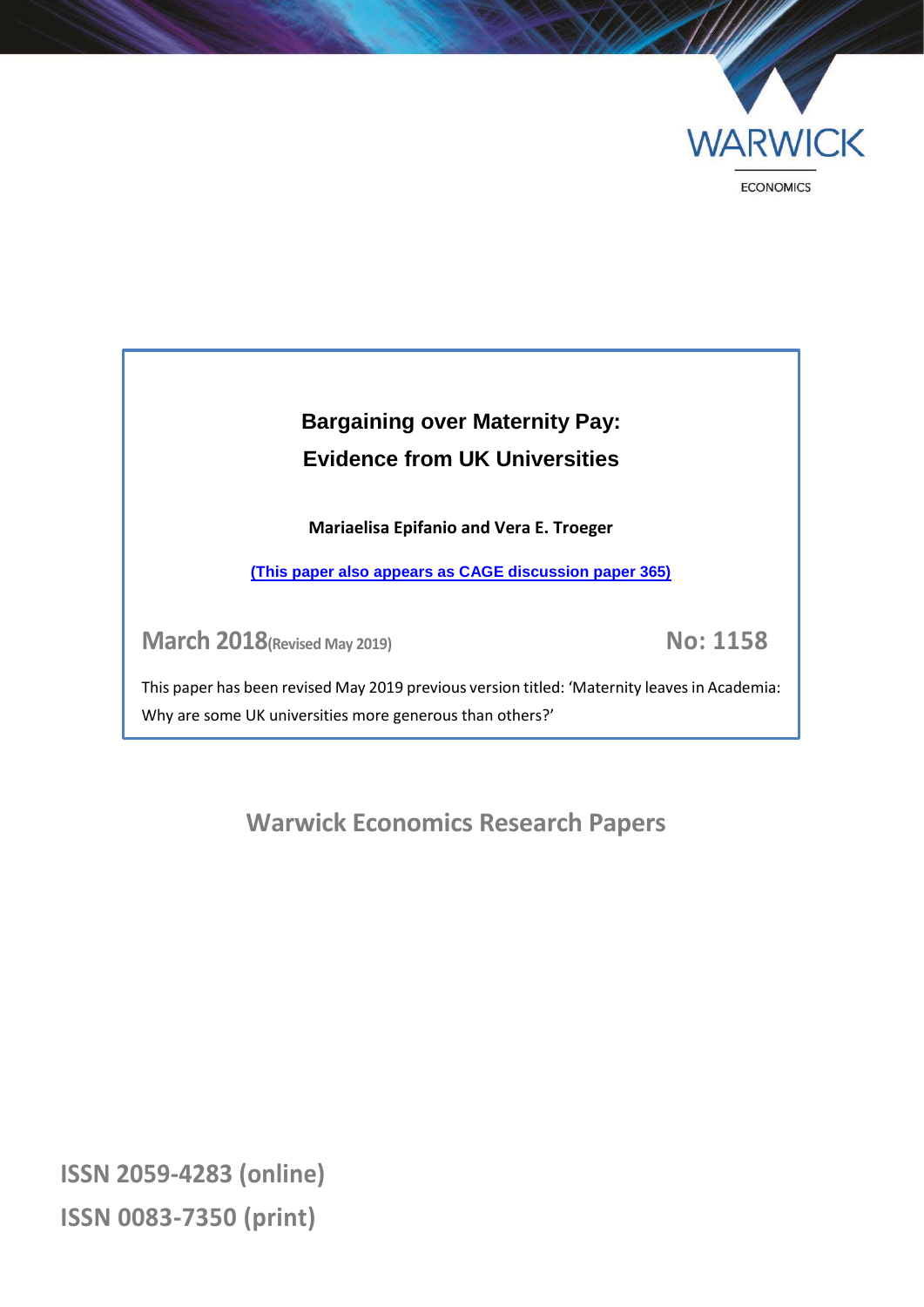# Bargaining over Maternity Pay: Evidence from UK Universities \*

### **Mariaelisa Epifanio**

Department of Politics University of Liverpool e-mail: [Mariaelisa.Epifanio@liverpool.ac.uk](mailto:Mariaelisa.Epifanio@liverpool.ac.uk)

**Vera E. Troeger**

Department of Economics

University of Warwick

e-mail: [v.e.troeger@warwick.ac.uk](mailto:v.e.troeger@warwick.ac.uk)

February 18, 2019

<sup>\*</sup>We thank Stephane Wolton for his advise on modelling the underlying bargaining process formally. This paper has been presented at the EPSA annual meeting 2018; the MPSA annual meeting 2017; the women in political economy workshop in Falset, Priorat 2018; at King's College London; Texas A&M; Nuffield College, Oxford; the Cabinet Office, and the department for Business Energy and Industrial Strategy. We thank all participants for their valuable input. All errors are ours. This work has been discussed in the Guardian and at BBC4 women's hour, and has led to the University of Exeter changing their maternity benefits to the most generous in the Russell Group.

The replication files for the empirical data analysis can be found on the Harvard Dataverse: [https:](https://doi.org/10.7910/DVN/HMKHFB) [//doi.org/10.7910/DVN/HMKHFB](https://doi.org/10.7910/DVN/HMKHFB)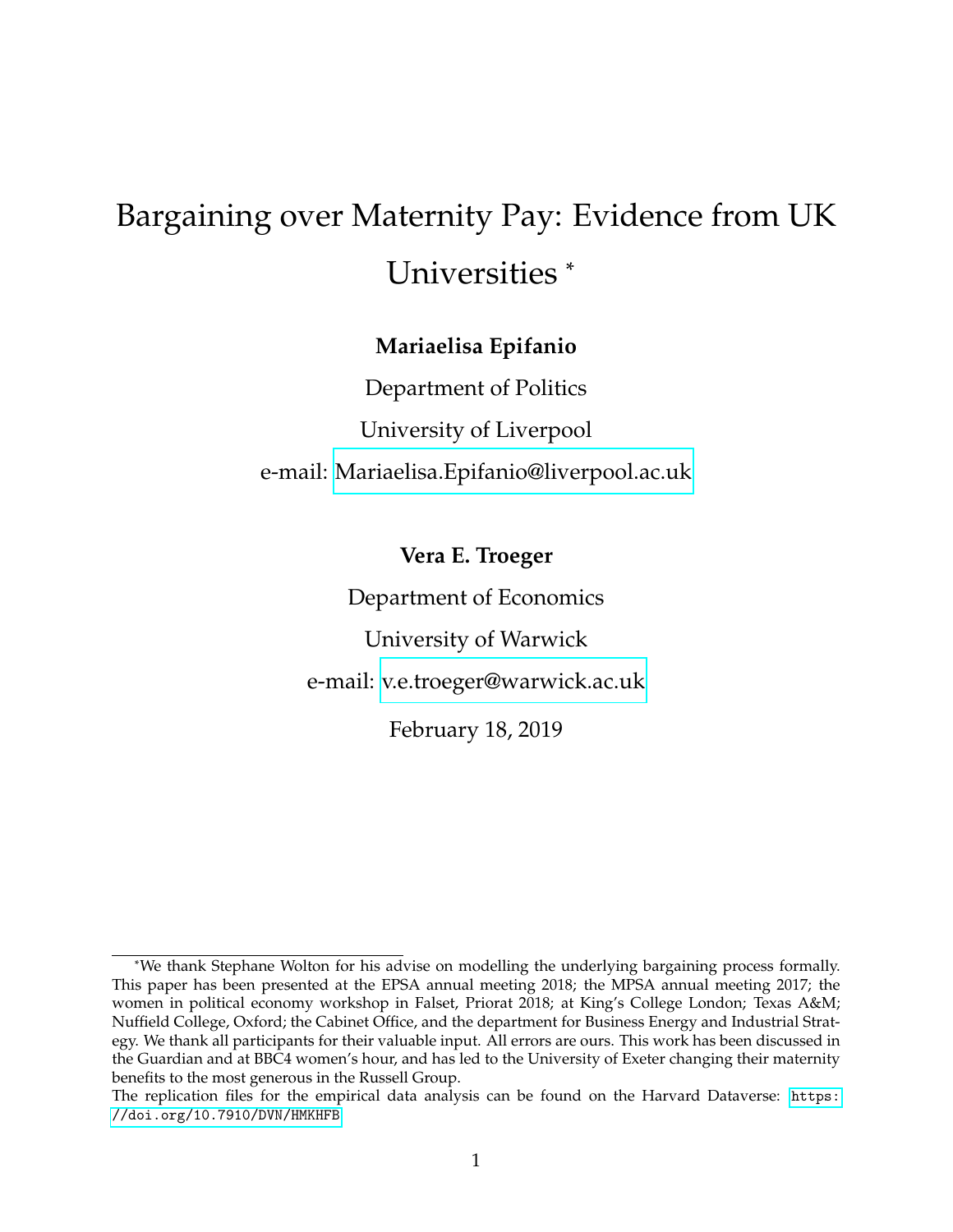#### **Abstract**

The generosity of maternity pay has been shown to be an important factor for mothers' attachment to the labour market. In the UK we can observe that the generosity of maternity leaves across universities varies greatly: some universities top up the statutory maternity pay with longer and better paid leaves, others are either less generous or only entitle academic women to the legal minimum. We want to understand why this is the case. Therefore, this paper examines both theoretically and empirically how higher education employers decide about the generosity of the offered occupational maternity pay. We use a bargaining approach to model the supply and demand side of generous maternity benefits in universities with different characteristics and test the implications with a generalized negative binomial model. We find that universities' income does not account for this variation while differences in terms of costs and benefits for employers do. Most importantly, our results show that more research intense universities with a higher previous share of female professors provide more generous maternity pay. We offer a range of explanations for these findings.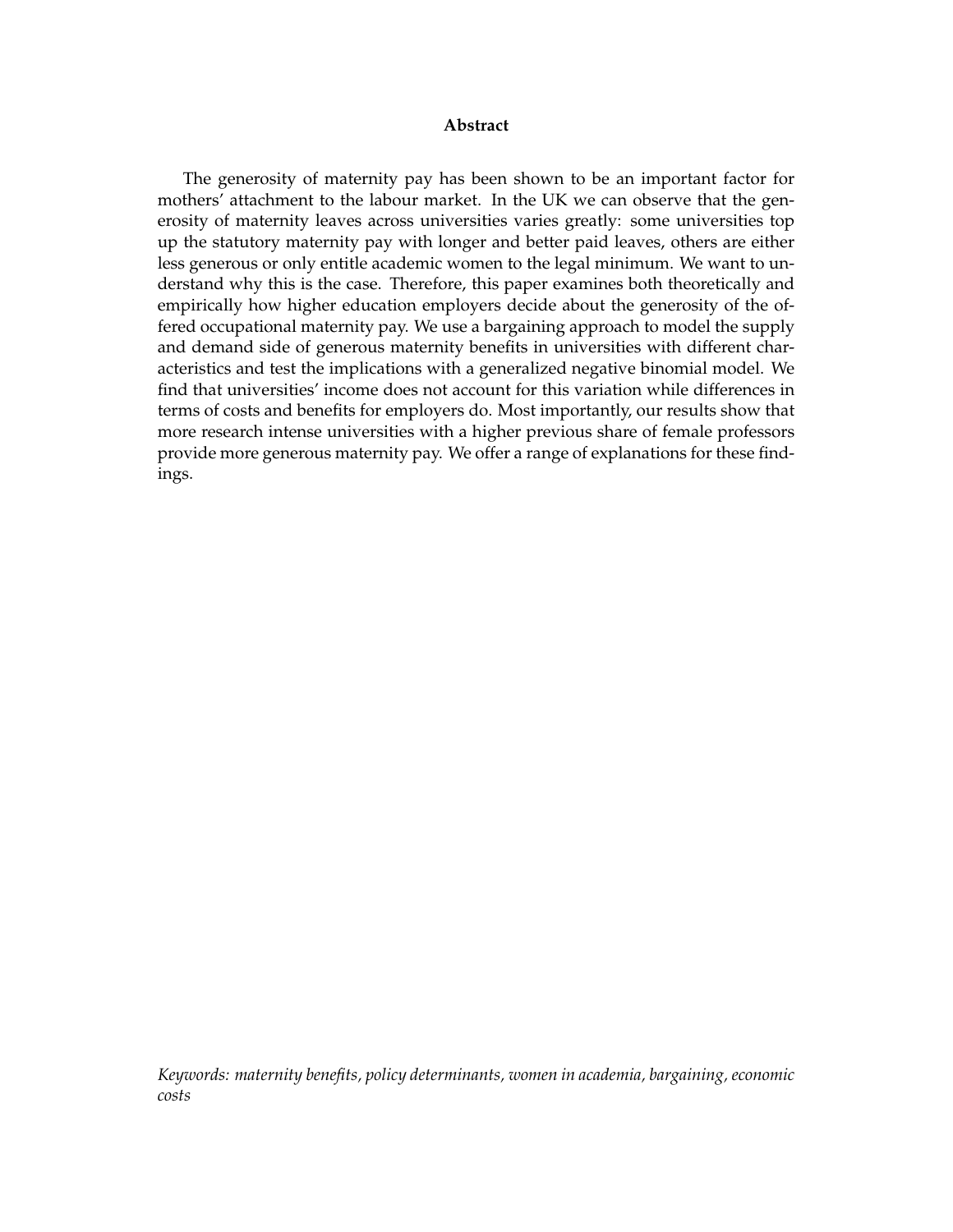### **1 Introduction**

How are HR policies decided in academia and by extension in high skills sectors? In this paper, we use a bargaining framework to explain one particular HR policy, maternity leave generosity across UK universities.

The importance of maternity and childcare entitlements has been widely acknowledged by both scholars and policy-makers: evidence shows that well paid, non-transferable and flexible provisions with respect to maternity and child care-giving mitigate the "baby penalty" women face in the labour market and help reducing gender inequalities both in the household and at the workplace (Farré 2016; Kleider 2015; Mandel and Semyonov 2006; Gornick, Mayers, and Ross 1997). Many OECD countries have embarked on a number of changes of parental leave policies in the last decades  $^1$ , particularly in Europe, under the homogenizing pressure of the European Union. Yet, and despite these legislative changes, the generosity of parental leave entitlements varies significantly not only across countries but, within a country, also across and within sectors.

Why, despite pressures, do we still observe a large variation of maternity provisions? To shed more light on this issue, we focus on one sector in a single country, where data are available, namely the Higher Education sector in the UK. This has multiple advantages. First, detailed data on maternity provisions exist for the entire universe of institutions in this sector. Second, the academic environment is characterized by human capital as main input, reducing the influence of unobservable characteristics, such as production technology. Third, there exists an independent measure of the quality of British higher education institutions provided by the Research Excellence Framework based both on research outputs (e.g. publications, performances, and dissemination) and the impact beyond academia of the research produced. This assessment allows to gauge the impact of institutional quality on Human Resources policies, at least in the context of the UK university sector.

We analyze 214 maternity schemes across 160 Higher Education Institutions (HEIs) in the UK and show that there is a significant variation in the generosity of maternity leaves even in this sector: only 7 universities entitle mothers to up to 6 months of full salary replacement, many universities grant only 4 weeks of fully paid leave while some institutions offer no maternity provisions on top of the statutory entitlements. $^2$  In addition, there is also a stark variation between maternity schemes and eligibility criteria, with staff on fixed-term contracts, such as researchers and teaching fellows frequently excluded from most of the occupational maternity schemes provided on top of the statutory provisions.<sup>3</sup>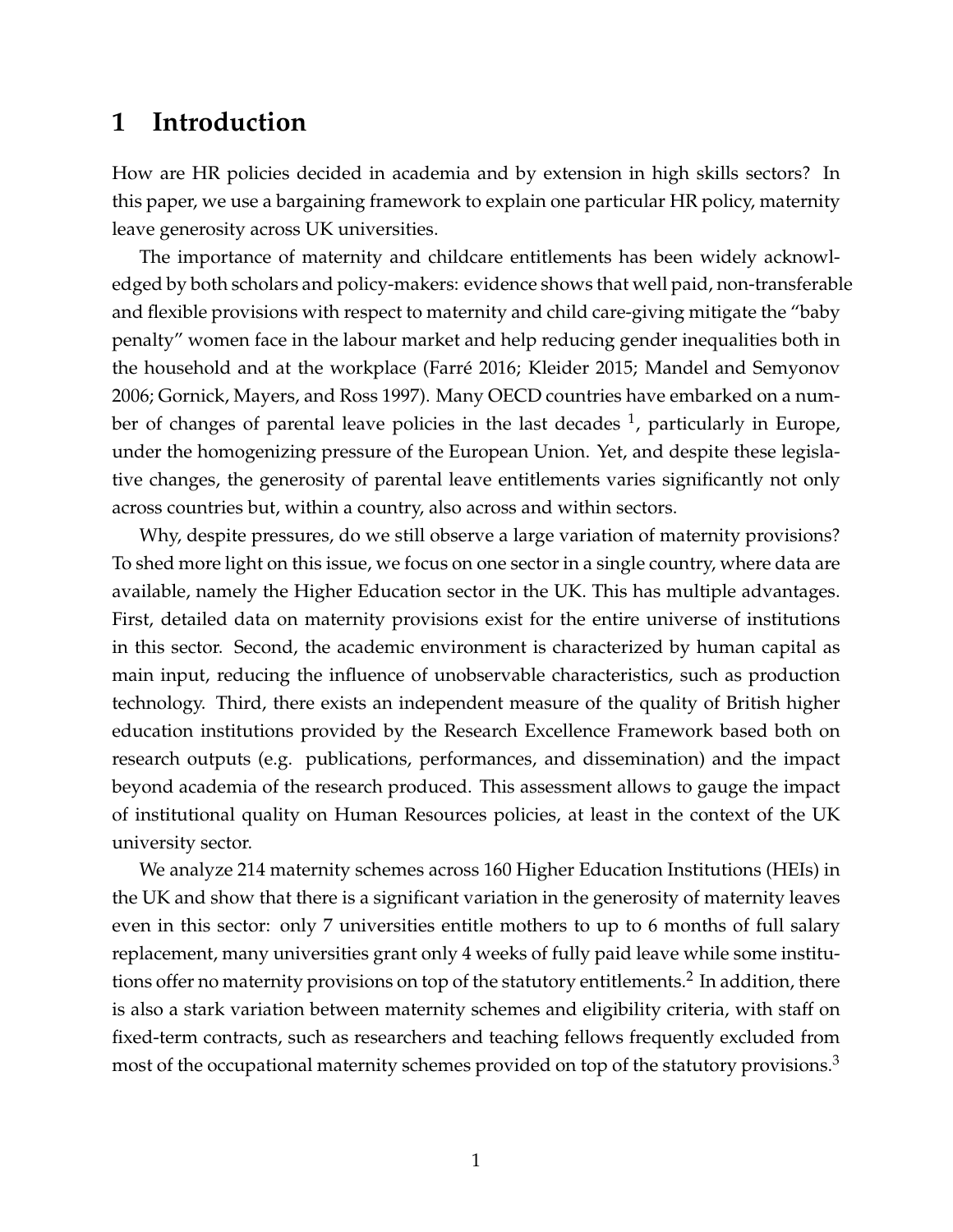We employ a bargaining model to explain this significant variation in maternity provisions across UK universities. In a bargaining framework, factors that enhance the negotiating position of female employees are associated with more generous maternity packages, whereas features that increase the bargaining strength of employers are associated with lower generosity. As a result, our theory predicts that universities with higher shares of unionised employees, those with a larger proportion of female professors, and institutions which put greater emphasis on research offer better maternity provisions. In contrast, universities with higher student-to-staff and admin-to-academic ratios grant less generous policies. According to our model, universities' income plays a very limited role in explaining the generosity of maternity policies.

The bargaining framework performs relatively well in the data. Most of our predictions are empirically supported. In particular, universities' income has no effect on maternity generosity. The only exception is the level of unionisation, which is statistically insignificant. This might be due to the fact that unions have many constituencies, which are not all concerned with maternity policies. We also show which universities given their characteristics over- or underprovide in terms of maternity and childcare benefits.

Our research contributes to the wider literature on gender equity in childbearing and rearing entitlements and capabilities. Many scholars in this literature analyse the institutional channels of agency inequality between mothers and fathers in taking childbearing and caring decisions and highlight the role that institutions play in shaping human capabilities (Hobson et al. 2011; 2006; 1997, *inter alia*) . We add further evidence of a large variation in the institution-based constraints and incentives that hinder or enhance the effective possibility to exercise parental and childcare entitlements in a human capital intensive sector, the UK academic sector. Our research also contributes to the larger debate on women's under-representation in qualified and competitive sectors by examining the structural conditions that encourage maternity and child caring across UK higher education institutions.

Our paper is structured as follows: in the next section, we place our research within the wider theoretical and empirical literature on maternity and parental leave provisions. In the third section, we present a parsimonious and stylized bargaining model to illustrate our main hypotheses on the variation on maternity and childcare benefits across UK higher education institutions (HEIs). Data, variables and research design are presented in the fourth section. We discuss our findings and the robustness of our empirical analysis in the fifth section while the final section concludes and points to future research avenues.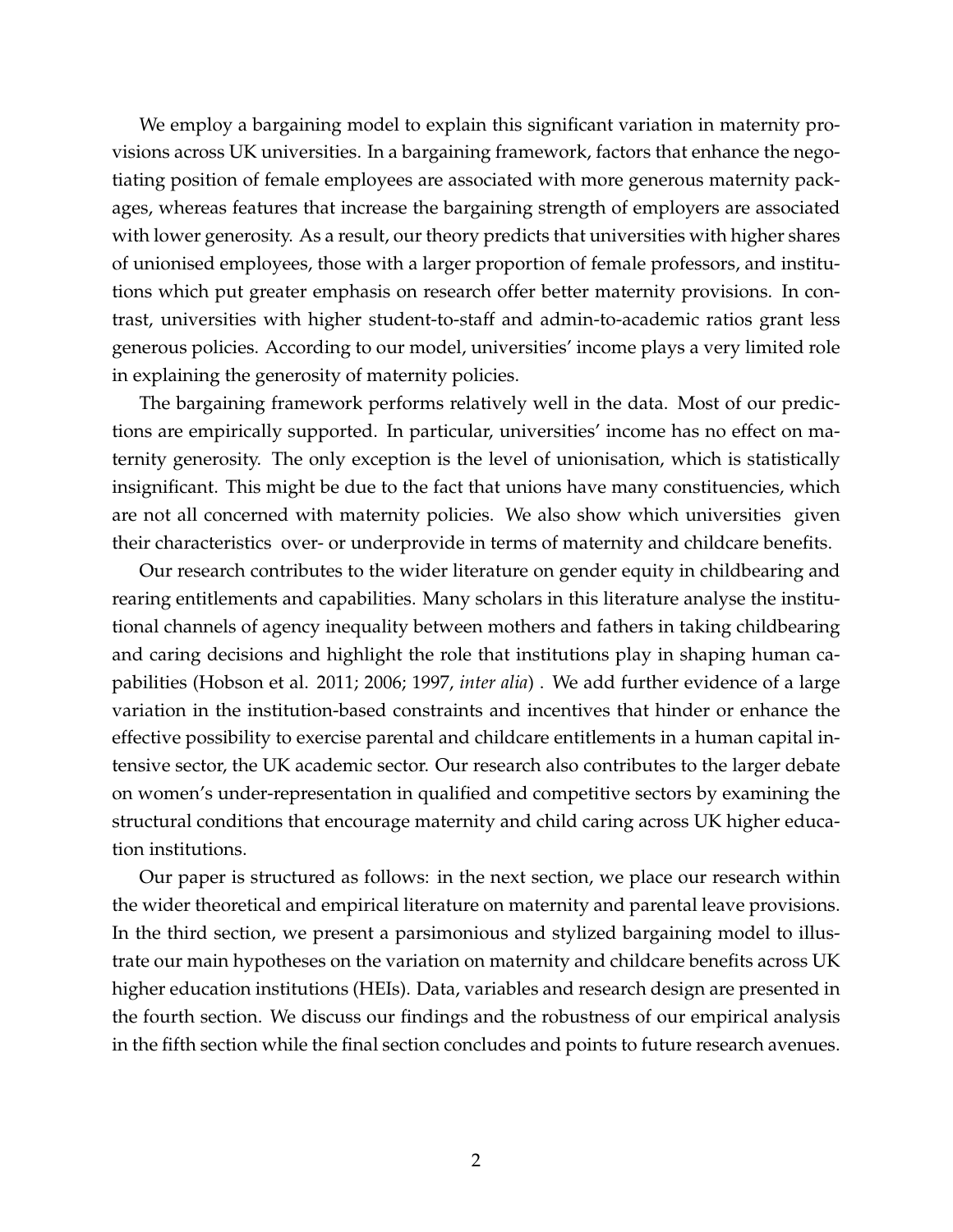## **2 Parental Leave and Work-Life Balance Policies in Organizations**

This paper speaks to a wide range of theoretical and empirical research on maternity and parental leave provisions. Many papers in this literature stress the importance of considering both length and generosity in designing maternity arrangements. As for length, empirical evidence suggests a U-shaped relationship between the duration of maternity leave and women participation in the labour force (Akgunduz and Plantega 2013; Genre, Salvador and Lamo 2010; Pettit and Hook 2005). Very long or too short leaves are associated with a lower share of working women but, at middling levels, maternity leaves increase retention of mothers in the workforce.<sup>4</sup> Long leaves, however, generate cascade effects on several other dimensions as they typically translate in lower levels of work experience, higher chances of career interruption and lower levels of productivity, thereby reducing the incentives for the firm to invest on mothers on leave (Del Rey, Racionero ad Silva 2017; Ulker and Guven 2011; Genre et al. 2010; Albrecht et al. 1996).<sup>5</sup>

In contrast to these works, our paper focuses on the generosity of maternity leaves rather than the length which is fully determined by statutory provisions. Well paid maternity benefits with high replacement incomes $<sup>6</sup>$  are consistently associated with higher</sup> employment and retention rates of mothers and higher levels of well-being and job satisfaction of women employees; scarcely paid or unpaid leaves correspond to having no leave at all.<sup>7</sup> We analyse the variation in the generosity of occupational maternity pay, and borrow from this research, three measures of maternity scheme generosity namely, full week salary replacement; number of weeks for which salary replacement is granted, either fully or partially; and the so called full weeks' equivalent, which estimates the full monetary value of the paid maternity benefits. We complement this literature by documenting a large variation in the generosity of maternity leaves even in a relatively homogeneous sector, the UK university sector.

Our paper also intersects with the wide research on work-life balance provisions in organizations. Like our own, many papers in this literature link the variation in maternity policies to firms and organizations' characteristics and find that size, the composition of the workforce and the share of women in executive positions are likely predictors of generous maternity provisions both in for-profit and non-profit sectors (Pitt-Catsouphes et al. 2004; Galinsky and Bond, 1998; Konrad and Mangel, 2000, Evans 2001, Secret et al. 2000). $8$  Unlike these papers, however, our research shows that universities' budgets and financial resources have little effect on the provisions of generous maternity benefits. Scholars in this literature, moreover, examine the business benefits and the costs of work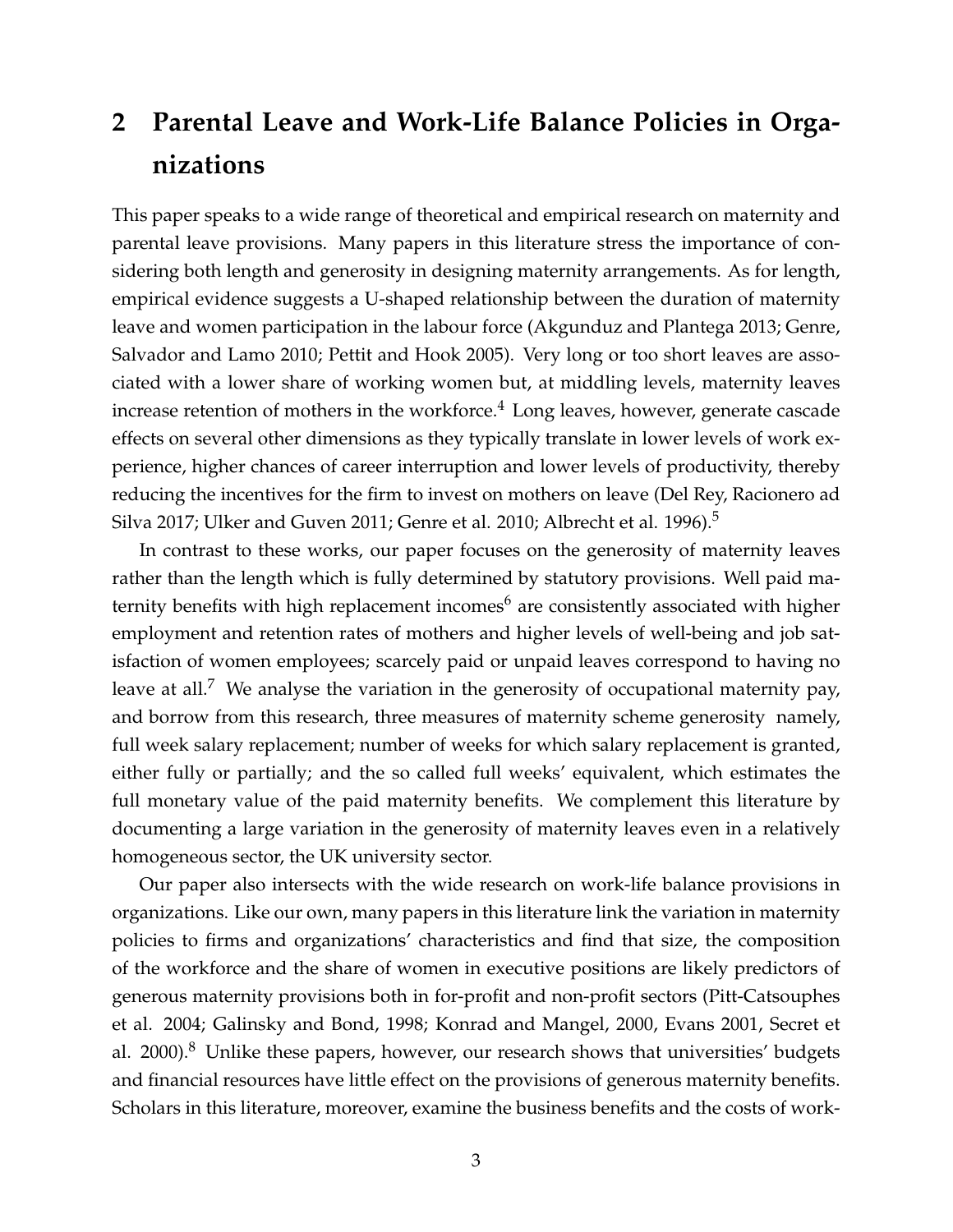life balance policies across sectors and in a cross-country perspective (Yasbek 2004, White et al. 2003). In contrast, our research focuses on a relatively homogeneous environment within a single country, which allows identifying local causal effects conditional on the specific context, but cautiously extendible to high-skills and competitive sectors.

In this sense, our paper is in closer conversation with the "capabilities approach" to work-life balance, which emphasizes the institutional context and the extent to which institutions allow converting rights and entitlements into *de facto* opportunities to exert them (Hobson et al. 2011, 2009, 2006, 1997; Gregory and Milner 2009; Lewis 2009; Bovin et al. 2009; Dean et al. 2005).<sup>9</sup> Likewise, a host of theoretical and empirical papers explores the variation in the generosity of social policies through the lenses of institutions and welfare state regimes and the type of incentives provided to workers in liberal versus coordinated market economies (Iversen and Rosenbluth 2006; Estvez-Abe 2006; Sosckice 2005; Misra 1998; Lewis 1992). Our research establishes and provides some explanations for the large variation in maternity provisions within a country, the UK, where "reconciliation" policies until 1997 have been traditionally left to the initiative of the private market,<sup>10</sup> and within a single homogeneous sector, the higher education system.<sup>11</sup> In doing so, we add higher internal validity to our findings and advance the likely determinants of maternity generosity in a skilled environment, which cross-sectors and cross-country comparisons are unlikely to capture.

## **3 Variation in Maternity Provisions across UK Universities: A Bargaining Framework**

We explain the variation in maternity leaves across UK universities within the framework of a bargaining model (Binmore, Rubinstein, Wolinsky, 1986), which, we believe, is able to capture the employees-employers' dynamics in the context of Higher Education Institutions in the UK (we provide a stylized formalization of our framework in Appendix A).

Changes in occupational maternity pays across HEIs are proposed by Human Resources teams, which review the existing provisions and suggest potential changes to the relevant university bodies (council, senate, management teams). Occupational maternity benefits in the UK university sector are usually changed concomitantly with changes in statutory provisions or when the government promotes gender oriented activities (such as the Athena Swan or Gender Equality mark programs).<sup>12</sup> The rationale for policy changes is grounded among others, on the following considerations $^{13}$ : the current bene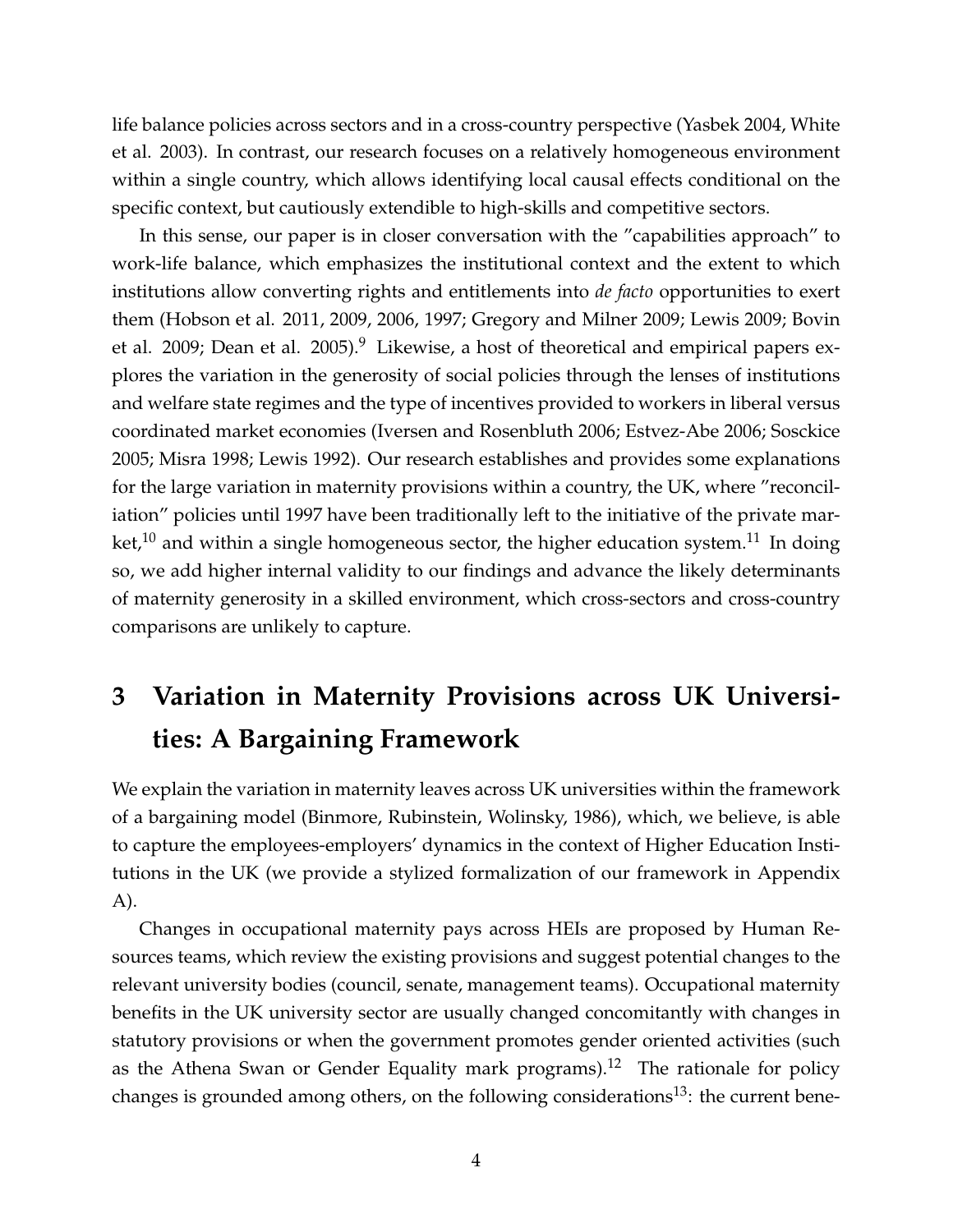fits for recruitment and retention of staff; the feedback from employees (generally through surveys); consultation with relevant groups of staff members (for example, female professors); recommendations raised by programs advancing gender balance such as Athena Swan (this is more recent); benchmarking to peer universities or institutions in the public and civil service sectors; and finally, a cost-benefit analysis for the sustainability of the proposed changes.

In a nutshell, maternity leave provisions result from implicit or explicit negotiations between the organization board and the bargaining units representing the workforce. In the context of UK universities, the two sides involved in this bargaining process are the university management and the female employees. Within this framework, we obtain clear predictions. First, factors which raise the bargaining power of women employees, especially academic women, increase maternity benefits. Second, determinants which increase the cost of providing maternity benefits reduce the generosity of maternity provisions.<sup>14</sup> Finally, factors that increase the institution's incentives to retaining mothers in the workforce will also increase the generosity of maternity pay. From the onset, let us stress that most of our results carry through if we only focus on the university's costbenefit analysis (indeed, the formal model shows that a cost-benefit analysis is a special case of our framework). The only exceptions are factors that enhance the bargaining position of employees which play no role then.

#### **3.1 Maternity Benefits in Academia: Bargaining Power of Mothers**

We posit that one specific condition is likely to affect the bargaining power and the weight of women in this negotiation process and this is the number of female full professors.

Arguably, women in higher academic positions are more likely to influence the policy choices set at university level given that full professors participate in academic committees which decide on policies and strategies. Since women have a vested interest in better work-life-balance provisions, we argue that a larger share of female professors involved in university policy making, positively affects the generosity of occupational maternity packages.

Second, trade unions usually pursue better work-life balance and parental leave policies and push for these types of policies to be implemented and improved by employers. The University and College Union (UCU) in the UK in general is concerned with employment conditions of university staff in the UK higher education sector. The UCU more specifically aims at implementing better work-life balance policies within UK universities and thereby follows a strategy jointly developed with the German Education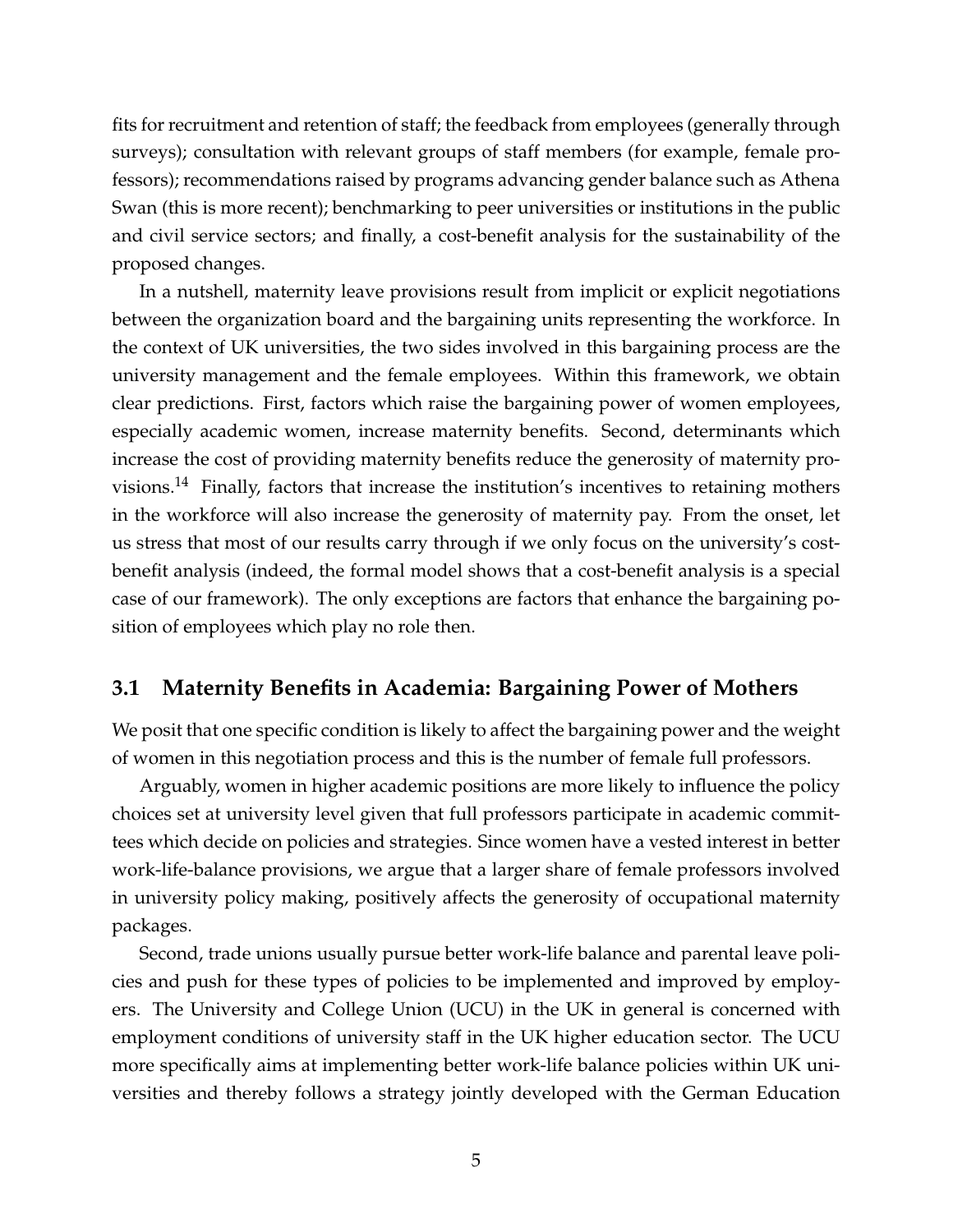Union (GEW), and the Swedish Association of University Teachers (SULF)<sup>15</sup>. Given this stated goal we expect more unionised universities, i.e. higher education institutions with a higher union density, to be better able to negotiate more generous maternity leave policies.

This allows deriving the following hypotheses:

H1: *The larger the previous share of female full professors in a university, the more generous is the provision of maternity policies.*

H2: *The higher the union density in a university, the more generous is the provision of maternity policies.*

#### **3.2 Maternity Benefits in Academia: Costs for Employers**

Along with the conditions that increase the bargaining power of female academics, the decision to grant generous maternity provisions depends also on the costs that these policies impose on the employing institution. We identify three likely restraints: financial resources, workforce composition (academic-to-admin ratio), and student-to-staff ratio, which we discuss in turn.

One intuitive difference between higher education institutions rests on their financial resources. Some universities are richer than others and can grant more generous leaves to their employees. Yet, university income comes into play only if the costs of maternity leave provisions hit the university's budget constraint (i.e. the costs are higher than the resources the university can reasonably allocate to maternity benefits, which then, and only then, become a function of the university budget). Therefore, we expect the effect of greater financial resources to be only weakly positive.

A second factor likely to affect the costs of providing favourable maternity schemes is the academic-to-admin ratio. The levels of education, training, qualification and skills required for administrative tasks are arguably lower than those necessary to become an academic. While differences in skills and qualifications usually translate into different salary schemes, institutions cannot discriminate female academics and female support staff in granting maternity provisions (and rightly so). We posit that universities employing a higher number of female academic staff (to total members of female administrative staff) are likely to grant relatively less generous maternity policies. As for retail, construction and wholesale industries, the presence of less qualified workforce in universities with a higher proportion of support staff is likely to push up the maternity benefits granted to female employees because salary replacement in this case is cheaper. We therefore expect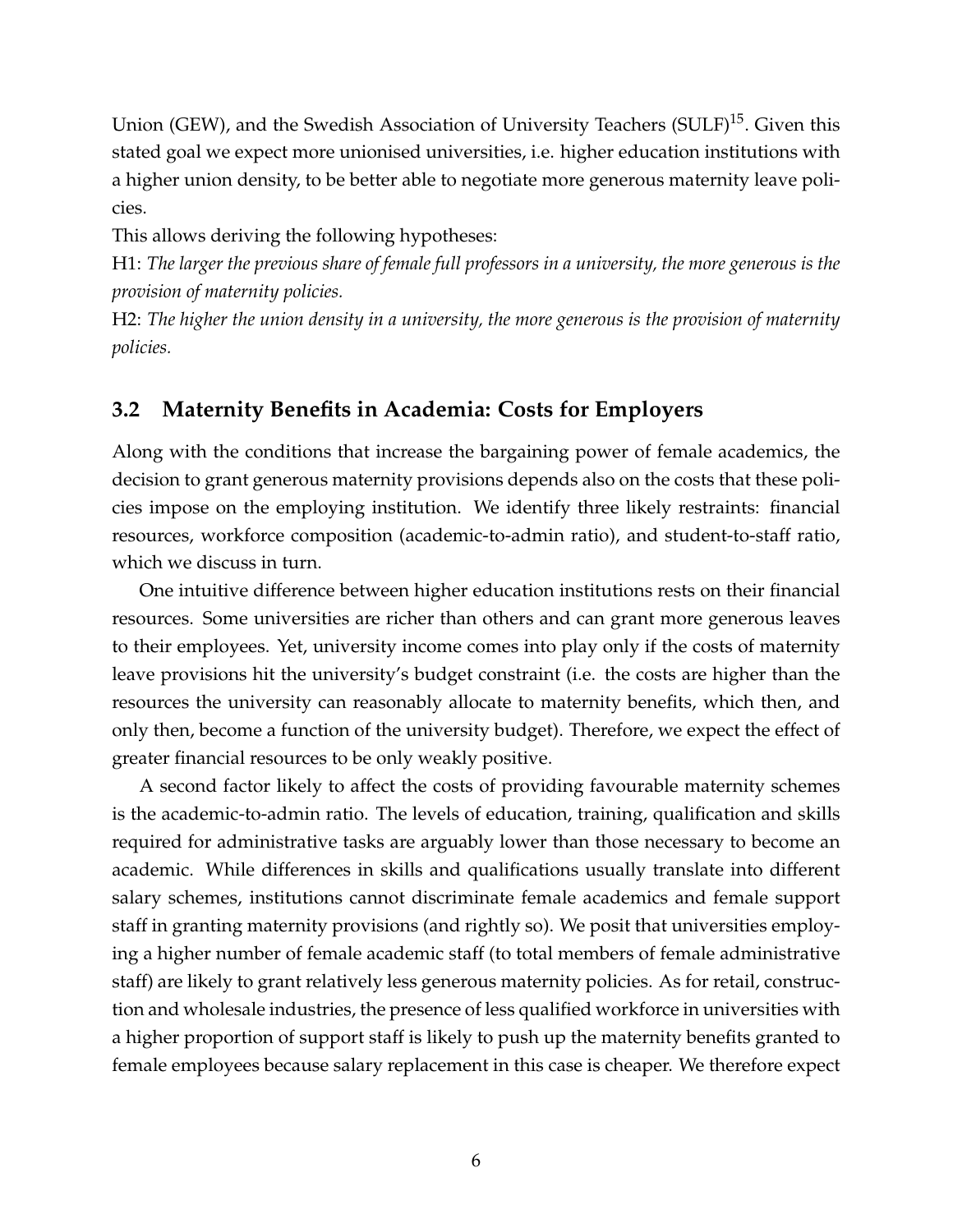that the generosity of maternity arrangements is likely to decrease as the ratio between female academic and administrative staff increases.

Indeed, the skill specificity of academic jobs is much more pronounced than for administrative jobs. An administrator in a biology department can relatively easily move across to a similar job in the Humanities or Social Sciences while a sociologist can hardly do the job of a biologist. Also, it is costlier for the universities to invest in skills and productivity of female academics than female administrators. Comparing the sheer numbers of female academics and administrators, the supply female academics (particularly at senior levels) is much lower. It is therefore harder to replace academic mothers not returning to their job after maternity than mothers with administrative duties. We therefore posit that the bargaining process is geared toward female academics, especially at child bearing age, much more than towards female administrators. For this reason, we expect that the generosity of maternity pay is not influenced by the share of senior female administrators or female administrative staff at child bearing age.

Finally, we argue that the costs of maternity allowances increase with higher studentto-staff ratio across universities. If we assume that teaching, admin, pastoral care and supervision duties are equally shared among members of staff, as the student-to-staff ratio increases, that is, the number of students per academic member of staff becomes higher, the absence or leave of any academic member generates externalities, in terms of higher workloads, for all the remaining ones. By way of example, suppose there are 20 students allocated across 10 members of staff. If one member leaves, the costs for the remaining member of staff, in terms of workload, are negligible compared to a case where 20 students have to be re-allocated across 4 members only. In this latter case, each academic member becomes highly indispensable and generous leave policies become costlier in terms of re-allocation of pastoral, teaching and supervision tasks among other academics. We expect that universities with a higher student-to-staff ratio are therefore less generous in granting maternity leaves compared to universities with lower student-to-staff ratios. We draw the following hypotheses:

H3: *The larger the universities' budget, the more (weakly) generous is the provision of maternity leave policies.*

H4: *The higher the academic-to-admin ratio, the less generous is the provision of maternity leave policies.*

H5: *The higher the student-to-staff ratio in a university, the less generous is the provision of maternity leave policies.*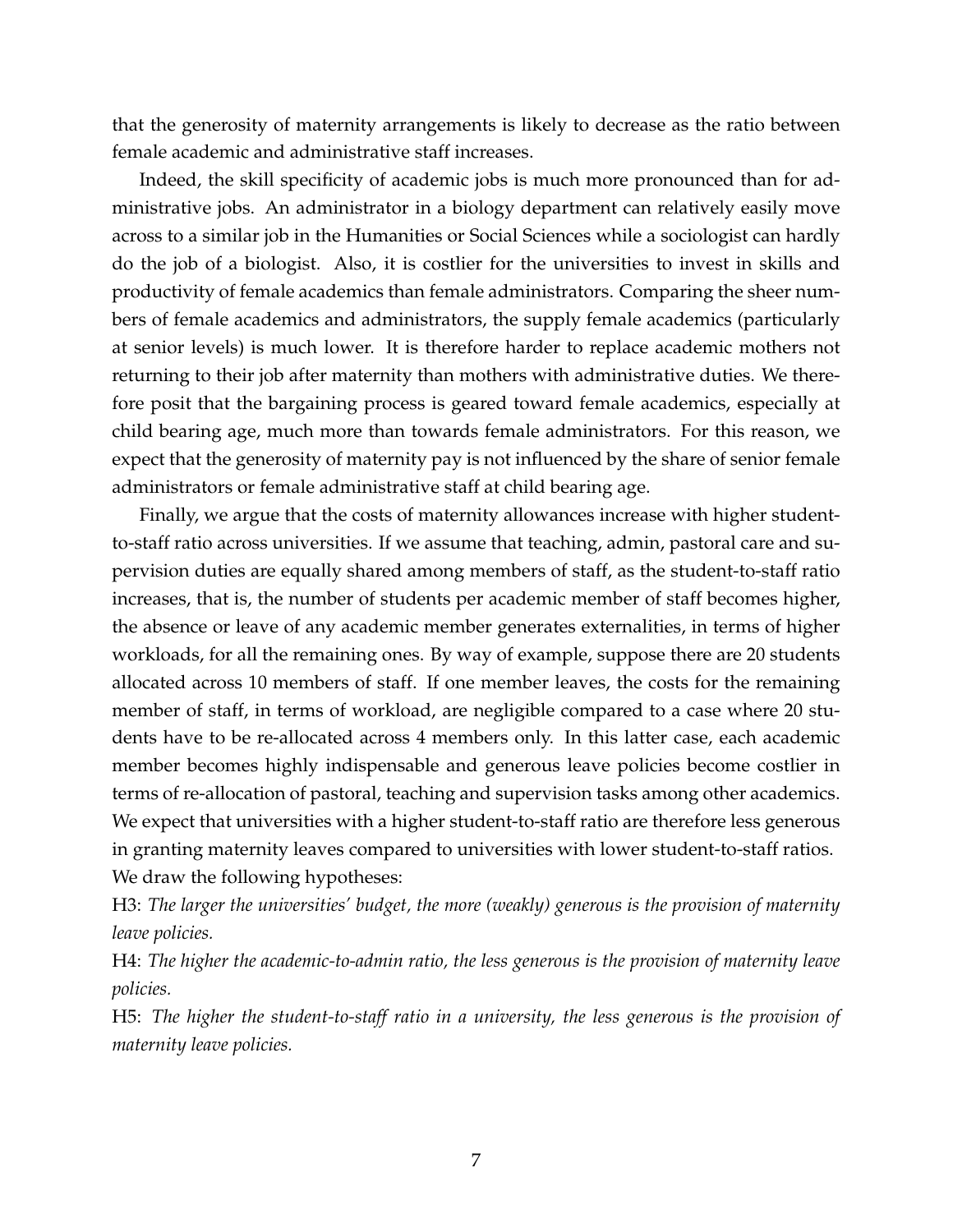#### **3.3 Maternity Benefits in Academia: Retention of Academic Staff**

Our discussion of the determinants of maternity provisions across higher education institutions in the UK has identified a number of factors that are either likely to increase the bargaining power of women in academia (i.e. number of female professors) or to increase the costs of generous provisions across institutions (i.e. university income, academic-toadmin ratio and student-to-staff ratio).

There is, however, an additional factor, ingrained in the UK academic system, which affects both women's bargaining power and universities' incentives to retain productive mothers, that is the research intensity of the institution as measured for example through the REF Research Excellence Framework<sup>16</sup>. The REF is a process of expert review, which assesses the quality of the outputs, the impact and the environment of the research produced in the UK higher education institutions. REF scores serve both as benchmarks for the allocation of public investments in research activities and as indicators of the quality of research carried out across British universities. Higher scores in the REF entail a larger amount of funding and higher reputational returns for the academic institutions.  $17$ 

We argue that research intensity is an important predictor of the generosity of maternity policies offered to women in academia for two reasons. First, research intensive universities are equipped with screening and recruitment mechanisms that select highquality and highly productive academic profiles (researchers who publish four-star or three-star articles, to use the language of the REF), or high-impact scholars. Given the high costs of recruitment, highly ranked universities have greater incentives to retain productive scholars by "attracting"them with additional benefits such as more generous maternity provisions. Second, highly productive academics are also more likely to be poached by competing universities and to obtain outside offers, which increase their bargaining power. Both effects lead to the same predictions, namely that research intense universities have more generous maternity policies in place than less research oriented academic institutions in order to retain highly productive mothers.<sup>18</sup>

We derive the following final hypotheses:

H6: *The higher the research intensity of the university, the more generous is the provision of maternity leave policies.*

H7: *The higher the share of female academics at child rearing age, the more generous is the provision of maternity leave policies.*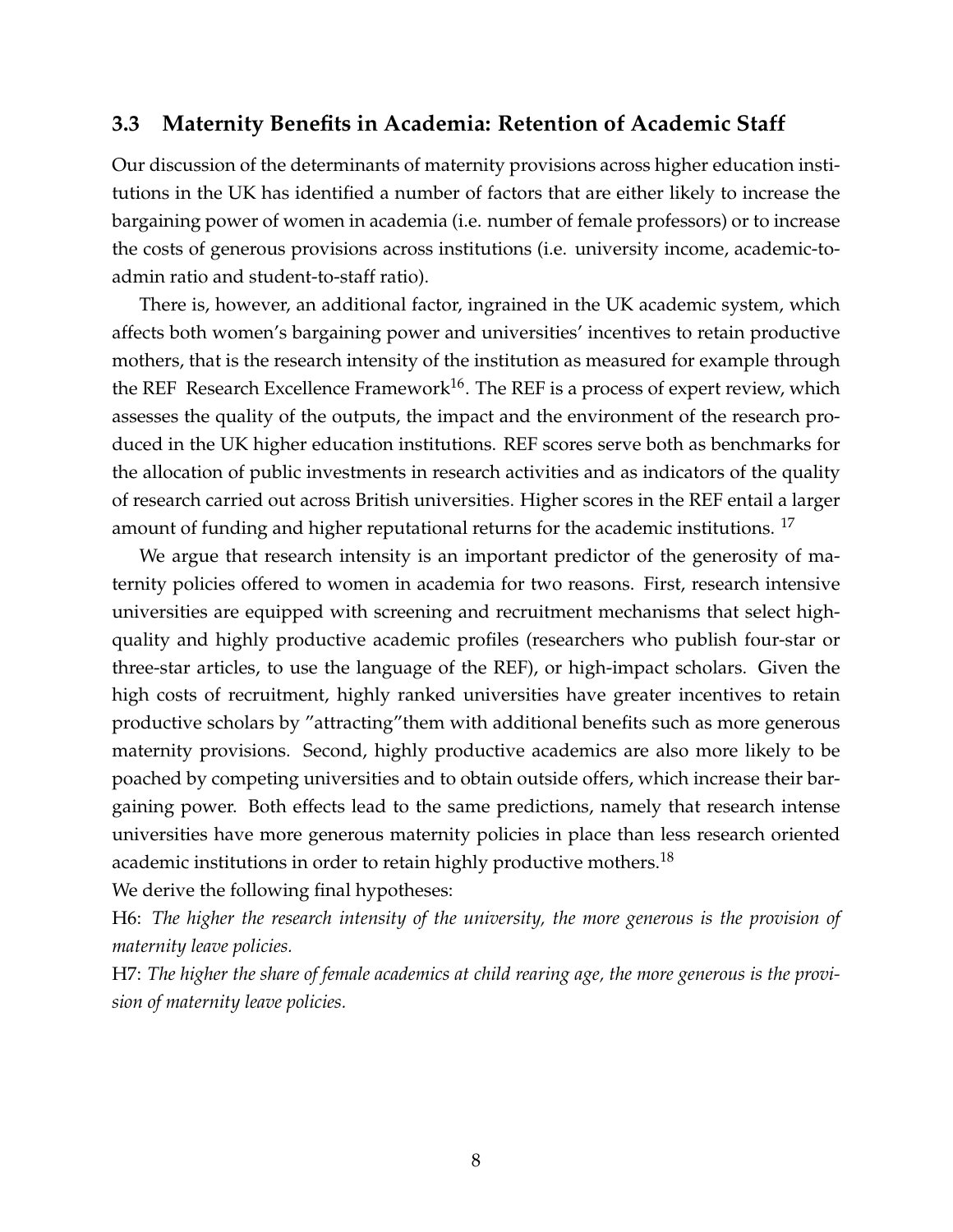#### **3.4 Summary of Hypotheses**

We expect the generosity of maternity leaves across UK universities to increase as the bargaining power of academic women increases and the relative costs of maternity pay decrease. Women's bargaining position is expected to be higher in unionised universities and those with higher shares of female professors. The costs of granting favourable maternity policies are likely to depend on academic-to-admin ratio and student-to-staff ratio, while the institution's income is expected to have a limited effect on maternity leave generosity. Finally, we predict that maternity leaves are more generous in institutions with a higher share of female academics at child bearing age and research oriented universities, where academic women have more bargaining power and the costs of generous policies are offset by the higher returns of hiring highly productive researchers.

## **4 Data and Empirical Analysis**

#### **4.1 Maternity Leave Policies across UK Universities**

Maternity and parental leave policies have a twofold aim: to sustain the well-being of women before and after childbirth by entitling them to take time off from working without losing their jobs (maternity length); and to ensure financial support to mothers and parents during their period of protected leave (leave generosity).

In the UK, women employees are entitled to Statutory Maternity Pay (SMP) if they have worked for the same employer continuously for at least 26 weeks up to the 15th week before the expected week of childbirth and they earn on average at least 109 GBP a week. Women that qualify for the SMP get 90 percent of the average weekly earnings (before tax) for the first 6 weeks and the lower of 140.98 GBP or 90 percent of the average weekly earnings for the next 33 weeks.

Given the meagre benefits granted through statutory maternity pay to women in the UK (as compared to other European countries),  $19$  most UK universities provide Occupational Maternity Pay (OMP) that tops up the Statutory Maternity Pay in the first 39 weeks of maternity leave. The eligibility criterion to access the OMP usually depends on the length of service and both the payment and the eligibility criteria vary across institutions. For example, the University of Liverpool's OMP, regardless of the length of service, allows for full salary replacement for the first 8 weeks, half salary plus the SMP rate for the next 16 weeks and only the SMP for the last 15 weeks of ordinary maternity leave. The London School of Economics and Political Science instead grants full salary replacement for the first 18 weeks and the SMP (at the lowest rate) for the last 21 weeks, if the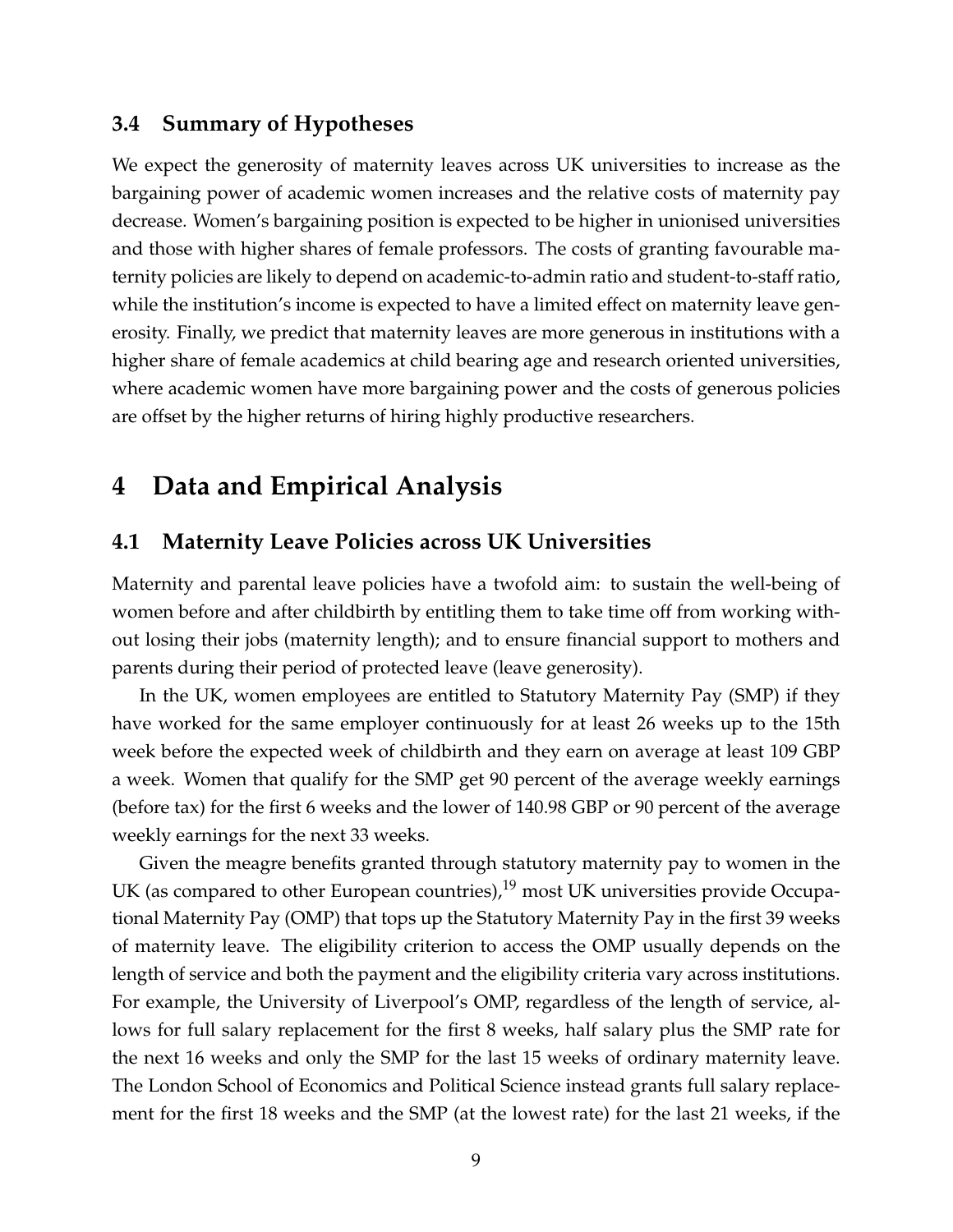woman has been employed for at least 26 continuous weeks before the expected date of childbirth.

Other universities may offer 2 or more different OMP schemes that either depend on the length of service of the employee (in such cases the employee cannot choose the OMP she prefers), or may not depend on eligibility criteria and the employee is free to choose between different salary replacement schemes. For instance, at the University of Durham women can choose, if they satisfy the unique eligibility criterion, the salary replacement scheme they prefer during the ordinary maternity leave period.

There are two types of schemes in cases where universities offer more than one occupational maternity package. Type one consists of HEIs offering different maternity packages where one is more generous in terms of salary replacement than the other. This depends, usually, on different eligibility criteria, e.g. longer service is required for the more generous package. Type two involves HEIs offering different packages that are roughly similar in terms of monetary value but entail a trade-off between salary and time, namely between a higher level of salary replacement for a shorter period of time and a longer but less paid leave. The choice between the two packages is usually not determined by different eligibility criteria.

Only 30 out of the 160 HEIs, for which data on occupational maternity benefits was available, offer more than 1 package - usually 2. Only 8 of the universities with different packages have different eligibility criteria for the different schemes; typically, they require a longer period of service to become eligible for more generous maternity pay<sup>20</sup>. In the other 22 cases the two (or more) schemes require the same length of prior employment and have the same monetary value but the maternity pay is split up into different periods with full or partial salary replacement, e.g. 8 weeks of full pay plus 16 weeks of half pay vs. 16 weeks of full pay (e.g. University of Warwick).

#### **4.2 Measuring Generosity**

Arguably the best indicator for the generosity of maternity benefits is the number of weeks for which full salary replacement is paid. On the one hand, if women can take more time out of work without income cuts they are certainly advantaged in terms of adapting to their motherhood status without being pressured by income concerns or the need to multi task administration, teaching and research activities. This increases the probability that women return to their research position without having to take a career break and with possibly minor effects on research and publication activity. On the other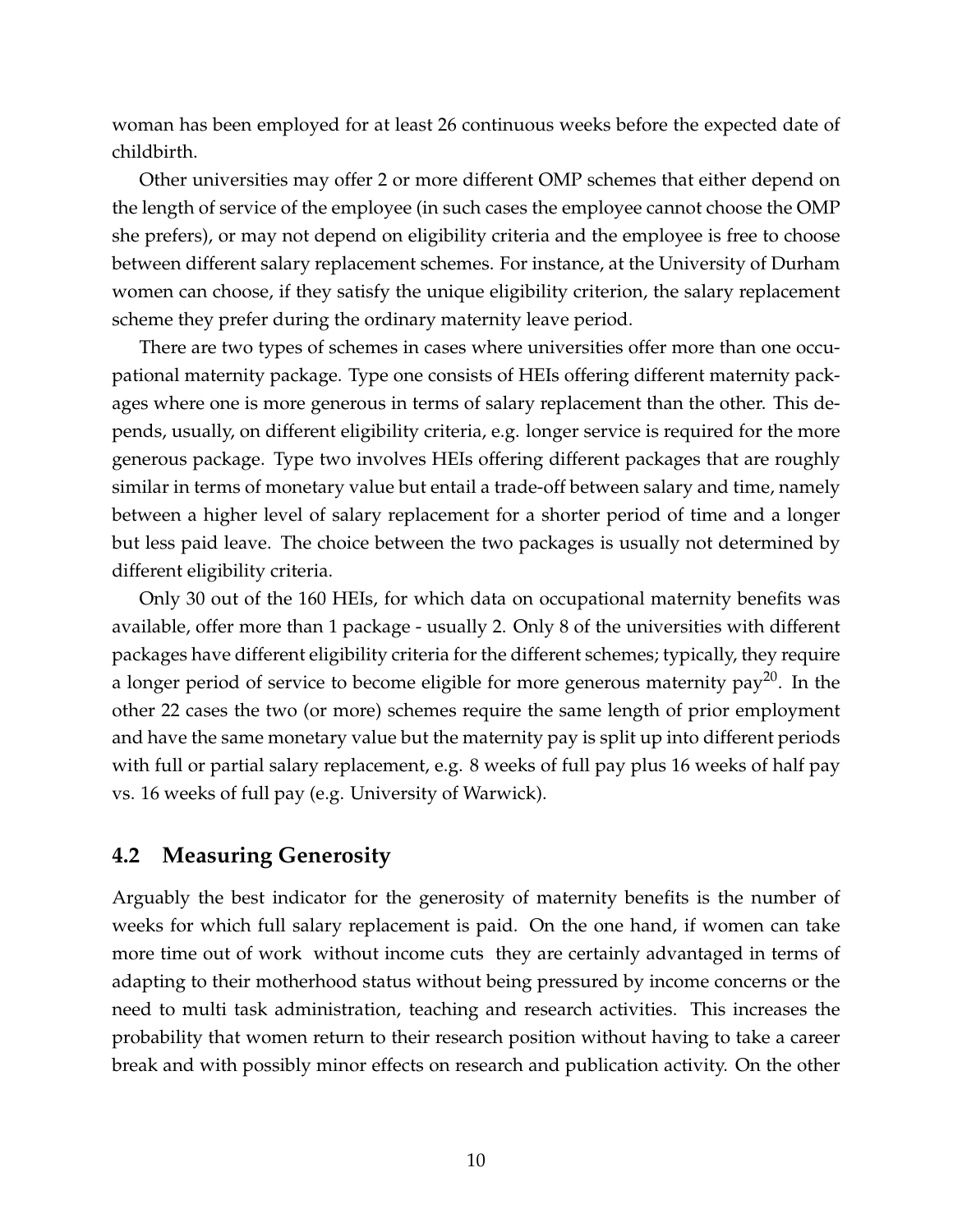hand, salary replacement represents the costliest part of maternity packages for universities.

A look at generosity of maternity pay across British HEIs reveals a large variance across universities which cannot only be explained by different financial constraints faced by the university. We collected data on occupational maternity provisions for 214 different packages across 160 different UK HEIs.<sup>21</sup>

Table [1](#page-31-0) gives a summary of our main measure of generosity weeks with full salary replacement<sup>22</sup>.

#### *insert table [1](#page-31-0) about here*

As Table [1](#page-31-0) shows, there is a significant variation in the generosity of maternity leaves across UK universities: 15 packages do not top up statutory pay, a large number (51) of provisions grant up to 4 weeks of full pay, and only 7 HEIs provide mothers with up to 6 months of full salary replacement. The number of weeks for which full salary replacement is granted to women on maternity leave varies from 0 or just statutory maternity pay (e.g. Leeds Metropolitan University) to 26 weeks (e.g. Manchester University). Places as diverse as Bristol, Kent or Goldsmith College only grant 8 weeks of fully paid maternity leave compared to the 18 weeks of full salary replacements provided by Keele University or Cambridge University, *inter alia*.

From the collected raw data, we also calculated slightly different measures of generosity for robustness purposes. First, we looked at the number of weeks for which salary replacement is granted, either fully or partially. This variable does not necessarily provide a good measure for generosity because the percentage of salary replaced might be very low but over a longer period of time so that the monetary value of the maternity pay scheme is not automatically correlated with this measure. Second, we calculated an oftenused measure that allows an easier comparison across benefits, the so called full weeks' equivalent which estimates the full monetary value of the paid maternity benefits.<sup>23</sup> Table [2](#page-31-0) provides the descriptive statistics for these different measures.

#### *insert table [2](#page-31-0) about here*

We use all three measures as dependent variables in the subsequent analyses. Weeks of full salary replacement and full weeks' equivalent clearly measure the overall generosity of a maternity package and are highly correlated (0.84). The number of weeks for which some salary replacement is granted seems to be a less precise measure of generosity since a package could offer many weeks with very low pay or only a few weeks with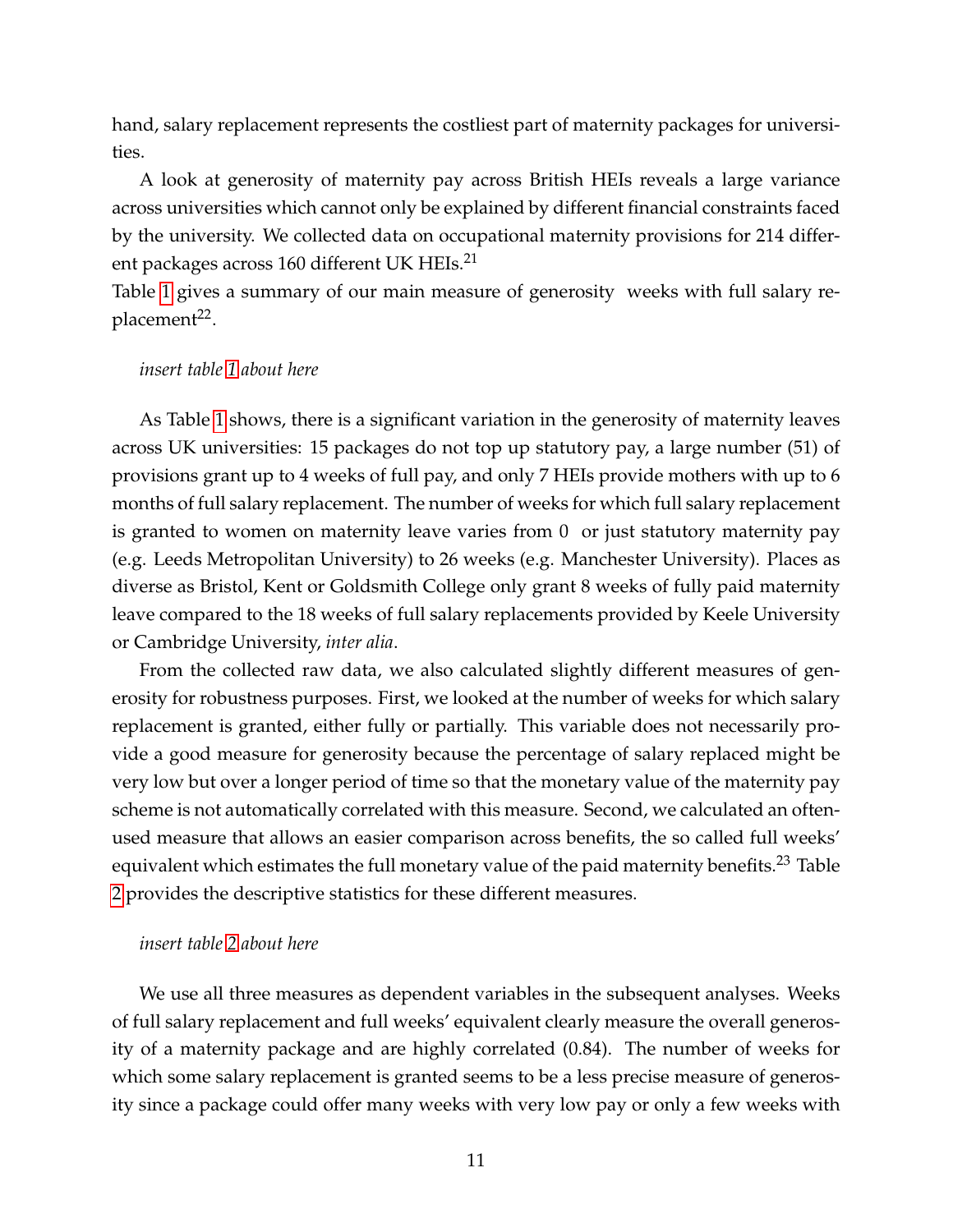full salary replacement. This variable thus co-varies to a lesser extent with weeks of full salary replacement (0.3) and full weeks' equivalent (0.5).

To operationalize the main explanatory factors for the generosity of maternity benefits derived from out theoretical discussion we include a number of variables that proxy costs and benefits, bargaining power of female academics, and research intensity. We also include several control variables, especially other university characteristics that should account for some variation in the generosity of occupational maternity packages. Most of these variables are available yearly and for each HEI from the Higher Education Statistical Agency (HESA). From HESA we obtain institutional data on the share of female full professors, the share of female academics at child bearing age (defined as below 40 years old), the ratio of female academic to administrative staff, and the student-to-staff ratio. As proxy for research intensity of a university we employ the 2008 overall RAE score also provided by  $HESA^{24}$ . We measure the universities' budget as total yearly income (in millions of GBP). Finally, we operationalize the bargaining power of unions with union density data obtained from the UCU for several years (2007, 2013, 2015, and 2018) $^{25}$ .

As additional control variables we use the total number of staff which can be regarded as a measure for institutional size, staff costs as share of university income as an alternative cost measure and a proxy for the university's budget constraint, and the income generated from research grants (in million GBP) as an alternative measure for research intensity<sup>26</sup> .

As a kind of placebo test, we use the share of male professors, the overall share of female staff, the share of female senior managers, and the share of female administrative staff at child bearing age (under  $40)^{27}$ . Given our bargaining argument, these groups should be either unable to affect maternity provisions, or alternatively the university management has no incentives to provide these groups with their preferred maternity option.

Finally, we use membership in university groups, such as the Russell Group or the post '92 new universities, to control for potential peer-group effects and tackle potential spatial correlation across maternity packages<sup>28</sup>. To avoid potential endogeneity, particularly reverse causality issues, we measure the variables that affect decisions on generosity (but are potentially also determined by maternity generosity) in the year before each university implemented changes in maternity schemes. For example, if the maternity policies were changed in 2008, we look at these variables in 2007. For robustness, we also look at these variables uniformly in 2006, 2005, and 2004 - before the last major change in statutory provisions in 2007 (table C2 in appendix C). In fact, most HEIs majorly adjusted their occupational maternity packages between 2008 and 2013 after the last round of modifica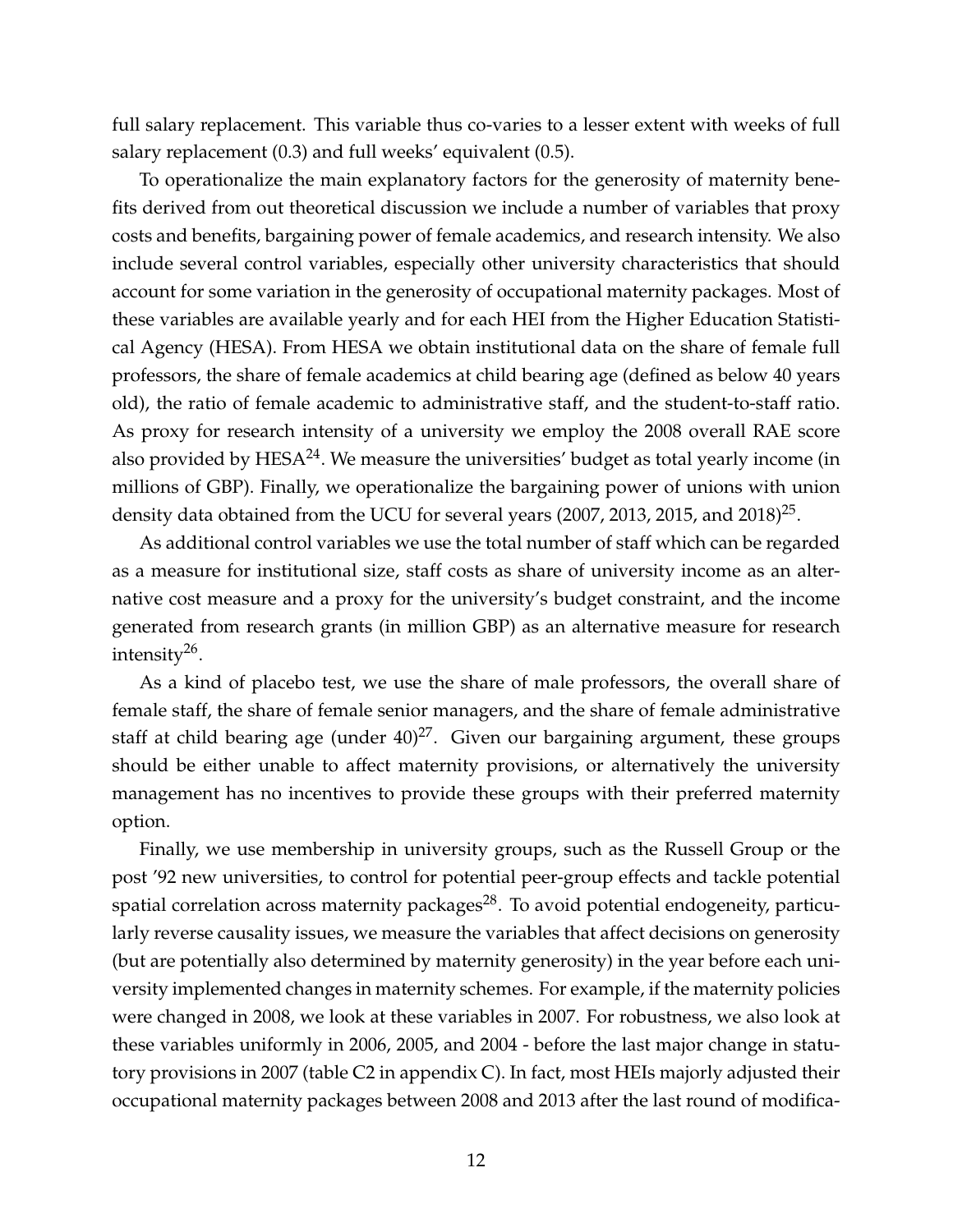tions in the UK statutory provisions was implemented on 1st April 2007 when the flat rate payment period was extended from 20 to 33 weeks<sup>29</sup>. We therefore measure university characteristics that should affect maternity provisions but not vice versa co-temporarily in 2013. Table [3](#page-32-0) depicts some descriptive measures for these variables:

*insert table [3](#page-32-0) about here*

#### **4.3 Empirical Specification: Accounting for Differences in Generosity**

We test the 7 Hypotheses derived above with data on generosity of maternity provisions collected for 160 UK HEIs. Our main measure of generosity is the number weeks with full salary replacement granted by the most recent occupational maternity package. Since this is a count variable, a Poisson or Negative binomial model potentially represent adequate estimation choices<sup>30</sup>. However, weeks of full salary replacement are not typically Poisson distributed, which would imply many observations for smaller values decreasing with higher values, e.g. fewer universities grant 16 or 18 weeks of full salary replacement. We therefore estimate also a Negative binomial model and test whether there is significant over-dispersion (this seems to be the case<sup>31</sup>).

In addition, we expect that there is some interdependence across institutional maternity packages especially within peer-groups. This implies that dispersion of generosity is not equal across university groups but is rather smaller within more homogeneous affiliations with clear research goals (e.g. Russell Group and Golden Triangle<sup>32</sup>. We thus also employ a generalized negative binomial model which allows dispersion to be both different across groups and directly estimated $33$ . We employ robust standard errors across all specifications to allow arbitrary heteroscedasticity across all observations $^{34}$ .

Our empirical investigation is based on purely observational data, which makes it hard to draw any causal conclusions from the findings. Our empirical strategy therefore combines careful model specification with sanity checks for potential endogeneity issues, for example we measure the relevant explanatory factors in the year before a new maternity policy was decides upon and implemented. This strategy follow the idea of a difference-in-difference specification. We also employ a large number of robustness checks to give our derived hypotheses the hardest possible test. Still, empirical results have to be interpreted carefully with regards to causal claims.

We first present a set of baseline results for the main hypotheses. We subsequently look at whether these findings remain robust to a number of modification of the research design, such as alternative measures of maternity generosity, placebo tests and the eval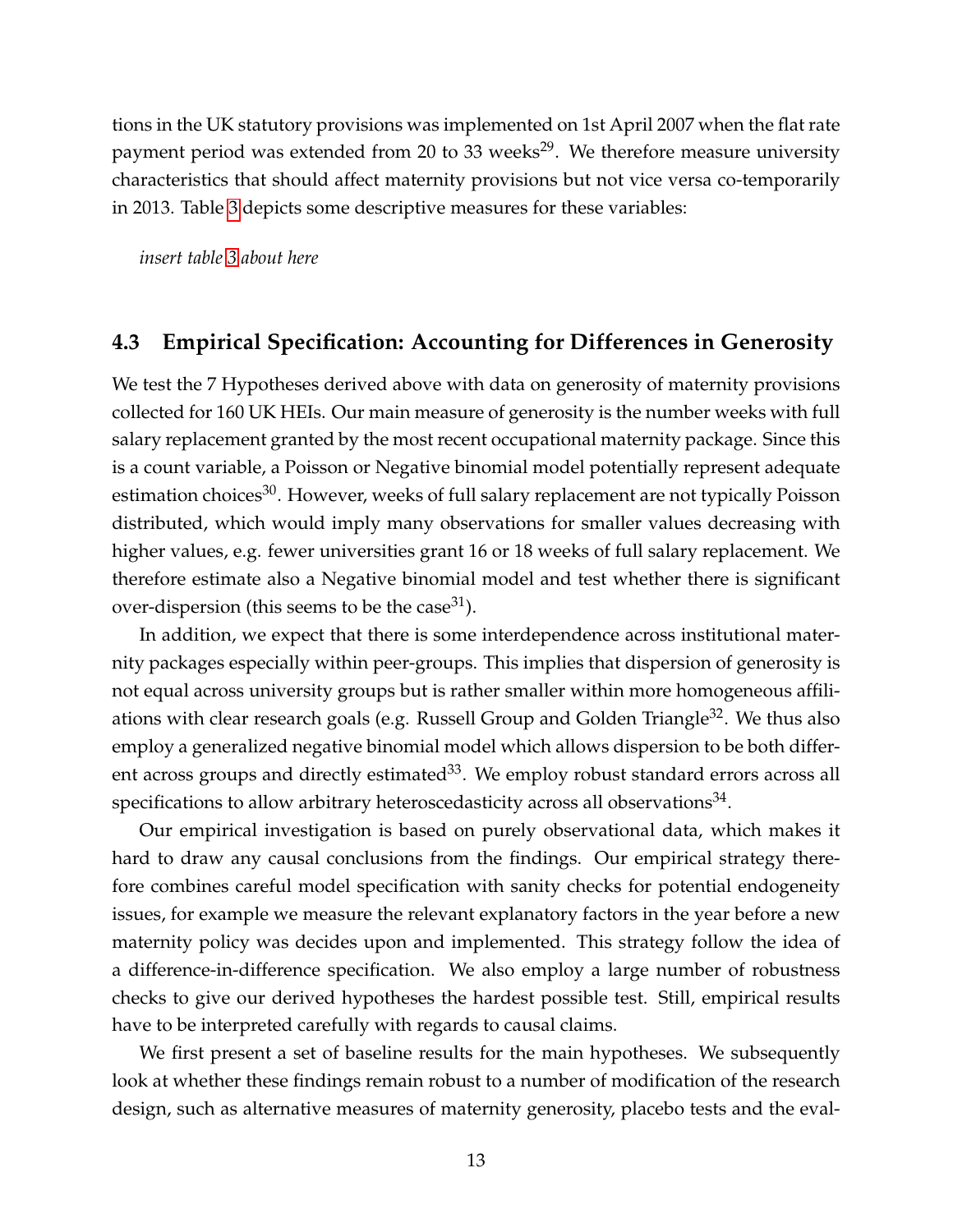uation of right-hand-side variables for different years prior to changes in occupational maternity pay.

#### **4.4 Baseline Results: What affects the Generosity of Maternity Pay?**

In this section, we present different specifications for a direct test of the main hypotheses derived from our theoretical discussion. Table [4](#page-33-0) presents these baseline estimation results. Models 1, 4 and 5 display our preferred Negative binomial specification (which is more appropriate given that the variance is significantly over-dispersed (model 1 *α*,  $\chi^2$ ). Models 2 and 3 show that the results remain strongly robust when using other (less appropriate) estimators such as simple OLS (model 3) and Poisson (model 3) that in our case wrongly assumes equi-dispersion (mean=variance). Model 4 directly allows dispersion to be heterogeneous across different peer university groups, and model 5 adds union density to the list of explanatory variables<sup>35</sup>.

#### *insert table [4](#page-33-0) about here*

The empirical results lend ample support to several of our derived hypotheses<sup>36</sup>. In terms of bargaining power, we find - as predicted, a previously large share of female professors affects the generosity of maternity benefits, positively (H1). This points to the observation that if women are in decision making positions, family policies become more salient and support for female academics increases. However, it doesn't seem to be the case that a stronger union representation increases the generosity of maternity benefits (H2, model 5). Union density seems to exert no significant effect on the generosity of institutionally provided maternity benefits. We check the robustness of this finding in appendix F by including each year available for UCU density into the right-hand-side of the estimation. The results are interesting. If anything union density affects the generosity of maternity benefits negatively (if we use density measures from 2007 and 2013 these effects are significant). We only can speculate about this result. One explanation might be that unions do not bargain over this specific issue, namely maternity policy. Unions seek to represent all employees, many of them being males and not necessarily concerned about maternity policies. Unfortunately, it was impossible to get a gender breakdown of union density by institution. It would be conceivable that as union density increases, more men become members (this is clearly just a conjecture) and that maternity benefits become less salient overall in terms of union priorities.

Turning to institutional incentives, with respect to retention our results show that indeed the previous share of female academics at child bearing age (under 40 years) in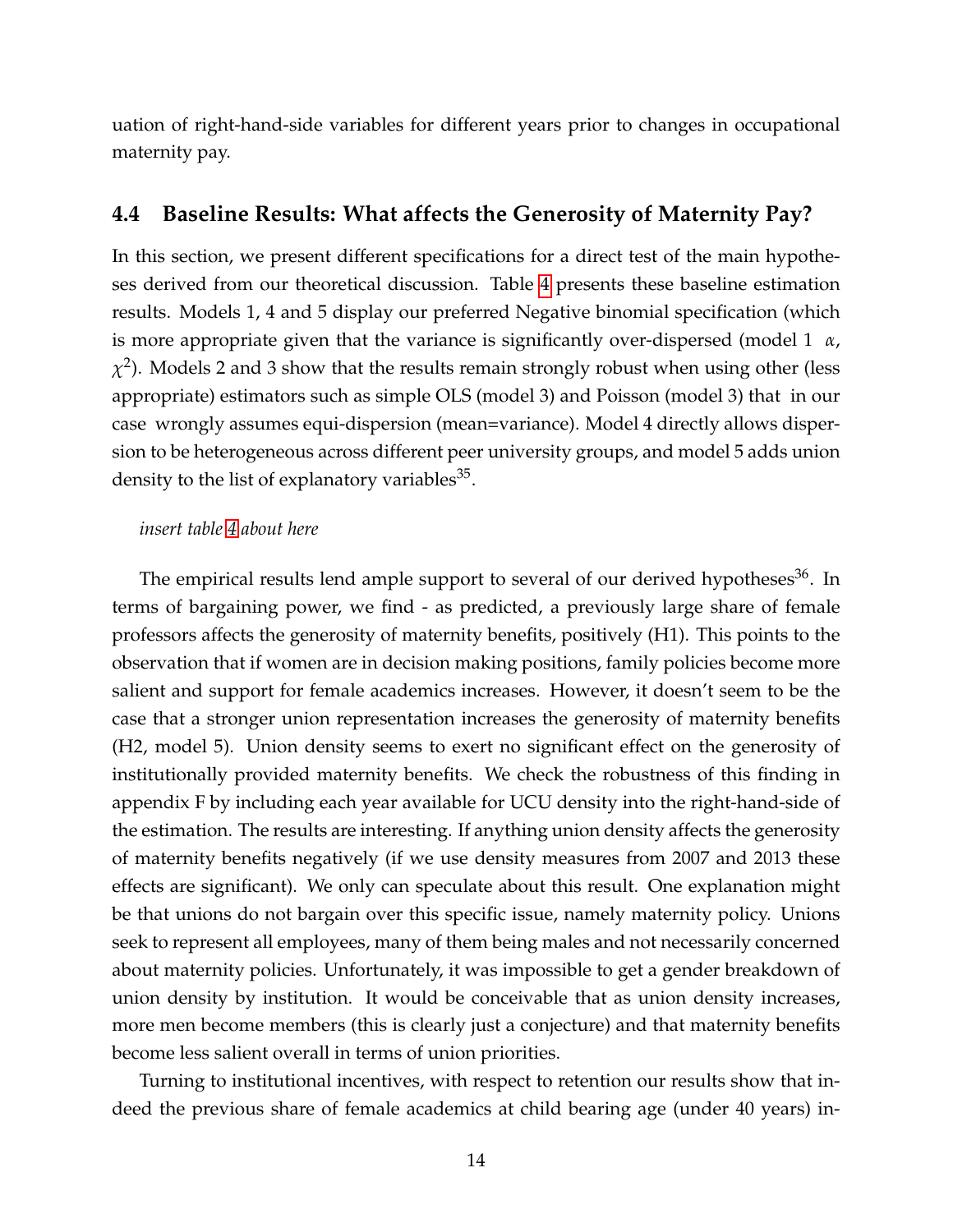creases the generosity of maternity pay  $(H7)$ .  $37$  Two interpretations seem likely: first, there might be a lobbying effect due to the increase in bargaining power of female academics, and second, university managers might be aware that they could lose a large share of their academic staff if there are many women at child bearing age employed. We also find strong support for the hypothesis that more research-intensive universities (in terms of REF score) have stronger incentives to keep productive academics and thus reward them with more generous maternity benefits (H6). More generous benefits should allow female academics to stay in touch with research due to the prolonged and more generous maternity pay, without the continuous burden of carrying out teaching and administrative duties.

Finally, regarding the cost of generous maternity pay, we find, in line with our theoretical expectations, that the question whether the student-to-staff ratios affect the generosity of maternity pay (H5) positively. All coefficients point in the right direction and are marginally significant. This supports the argument that when academic staff members have to teach and advise more students, replacement is harder and thus fewer weeks of full salary replacement are offered. Our estimation results also show that the ratio of female academics to female administrators, *tout court*, affects the generosity of maternity provisions negatively, because it increases overall costs associated with replacing higher salaries of academic staff (H4). Yet the financial resources available to an institution (measured as total income) do not affect occupational maternity pay  $(H3)^{38}$ . This runs against the general belief that richer universities provide better maternity leave policies. We unpack the income effect in appendix D: total income is potentially multi-collinear with other university characteristics such as research income, research intensity, size in terms of staff, and staff cost as share of income. When we run models including each of the highly correlated indicators separately we find a small positive, marginally significant effect of institutional income on generosity lending some support to hypothesis 3 (model 3 in table **??**).

The generalized negative binomial specification (model 4) tests, to some extent, the peer group effects on maternity generosity. We find two results that are consistent with our expectations. First, the dispersion of the generosity of benefits is significantly smaller for Russell Group members as well as for universities that belong to the Golden Triangle. These universities are leading institutions, in terms of research intensity, and therefore offer more generous maternity pay. They are also relatively more homogeneous in their goals and thus provide very similar packages with relatively high generosity levels.<sup>39</sup> Second, we find that new universities, which were founded after 1992 and had not been previously polytechnics, grant less generous maternity pay but their packages still vary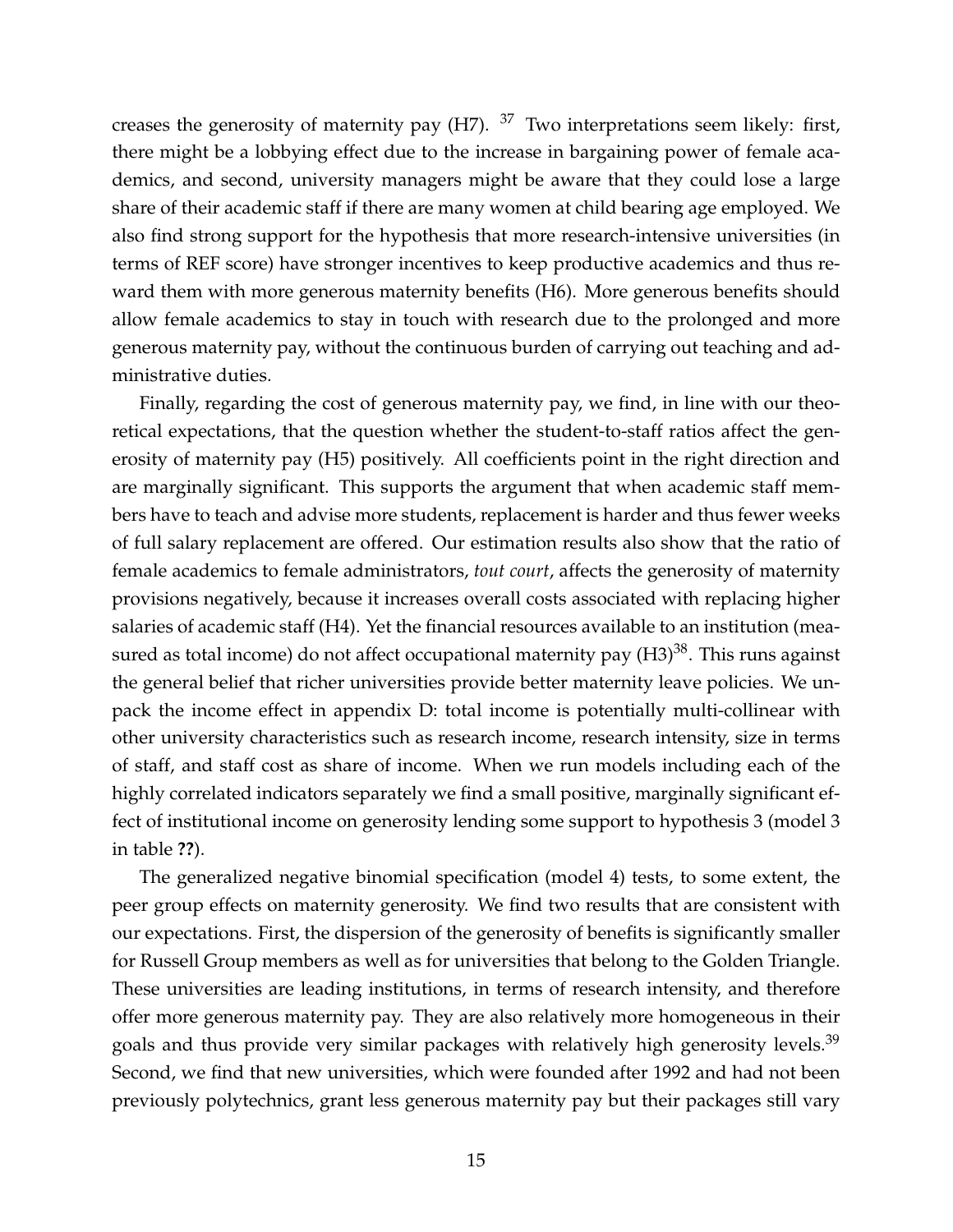across group members. This is likely to depend on the heterogeneous nature of this association that includes all post-1992 non-polytechnics. In addition, these newly founded universities are mostly teaching institutions that grant professional certificates rather than research degrees such as PhDs.<sup>40</sup>

To sum up, our results lend considerable support to most of our hypotheses but, in order to understand whether these effects are substantial we need to investigate their magnitude and size. We use the estimates of the Negative Binomial model (table [4,](#page-33-0) model 1) to assess the economic relevance of these effects. Figure [1](#page-32-0) displays the combined effect of universities' research intensity (x-axis) and the student to staff ratio (small black, large  $grey$ <sup>41</sup>. We can see that research intense universities with a small student to staff ratio are 5 times as generous in their maternity provisions as compared to teaching oriented HEIs with a large student-to-staff ratio. Also, the positive effect of research strength is considerably stronger in institutions with a more favourable student-to-staff ratio. While teaching institutions with a high student-to-staff ratio offer provisions close to the observed minimal generosity (5 weeks of full salary replacement), the most research intense universities with a small student-to-staff ratio are predicted to offer benefits close to the observed maximum  $25$  weeks of full salary replacement $^{42}$ .

#### *insert figure [1](#page-32-0) about here*

Similar combined effects can be observed for the previous share of female professors and the share of academic women at child bearing age (figure [2\)](#page-36-0). Again, the predicted number of weeks with full salary replacement is more than 5 times larger in institutions with a large share of both female professors and female academics at child bearing age. Indeed, when the share of female professors is minimal the predicted generosity only varies between 3 and 8 weeks of full salary replacement.

#### *insert figure [2](#page-36-0) about here*

Based on the factors we are taking into account to explain institutional generosity of maternity pay, we compare our predictions to the actually observed number of weeks with full salary replacement and discuss some interesting discrepancies. For example, given its research intensity, student-to-staff ratio, share of female professors and female academics at child bearing age, income etc., the University of Nottingham is predicted to offer 18 weeks of full pay but only offers 8 weeks a stark discrepancy. Similarly, our model over-estimates the expected generosity of the LSE (21 weeks predicted, vs. 18 weeks offered), Warwick university (20 vs. 16), Liverpool (12 vs. 8), Glasgow (25 vs. 16) and UCL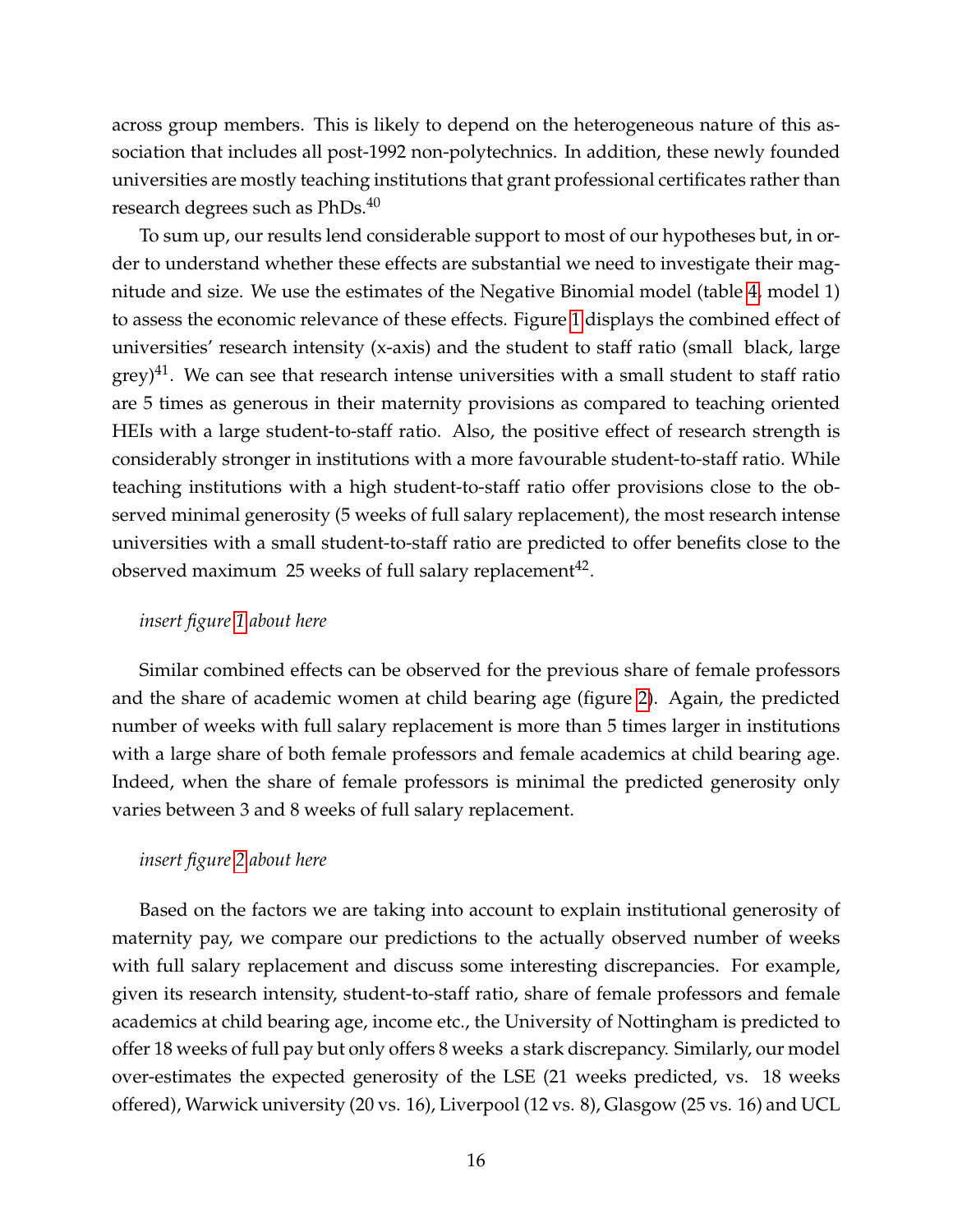(23 vs. 18). Contrarily, some universities are more generous than expected. For example, Southampton is predicted offer 18 weeks of full pay given its characteristics but grants 26 weeks of full salary replacement. We find similar results for the London Business School (14 predicted, 18 offered), and Oxford (22 predicted, 26 offered). These findings do not suggest any normative conclusions but show empirically that these institutions either over-provide or under-provide maternity benefits given their measurable characteristics. For a large number of universities, our simple baseline model makes exact predictions: Cambridge (18), Aberdeen (18), Lancaster (18), Leeds (16), Strathclyde (16), Northampton (6), Winchester (6), Cumbria (6), and the London University of Arts (4), *inter alia*.

#### **4.5 Alternative Generosity Measures**

We use alternative measures of generosity (full weeks' equivalent and weeks of full and partial salary replacement) as robustness checks. Table [5](#page-34-0) presents the estimation results.

#### *insert table [5](#page-34-0) about here*

First, if we look at full weeks' equivalent which is very closely related to weeks with full salary replacement our results remain stable, both in size and significance which lends more robust support to our claims<sup>43</sup>. Second, the results differ in interesting but predictable ways for the other measure number of weeks with full or partial salary replacement. This measure is often used in cross-country analysis because it is usually easier to collect it, but it does not really capture generosity since it gives higher values to schemes that grant very limited amounts of money for a large number of weeks (like the statutory pay in the UK which only offers 140.98 GBP but for 33 weeks). In this case, only two variables significantly affect the outcome: the student-to-staff ratio and union density. The student-to-staff ratio is a pure cost indicator underlining our argument that generosity is important for research oriented universities, which have an incentive to retain female academics and allow them to climb the career ladder to full professorship. Union density exerts a positive significant effect on the number of weeks with some salary replacement. From this finding we might speculate that unions are more interested in length than generosity of maternity leave. In addition, the overall explanatory power ( $R<sup>2</sup>$ ) halves for these models lending further support to the conclusion that other factors predict maternity provisions that are not related to generosity.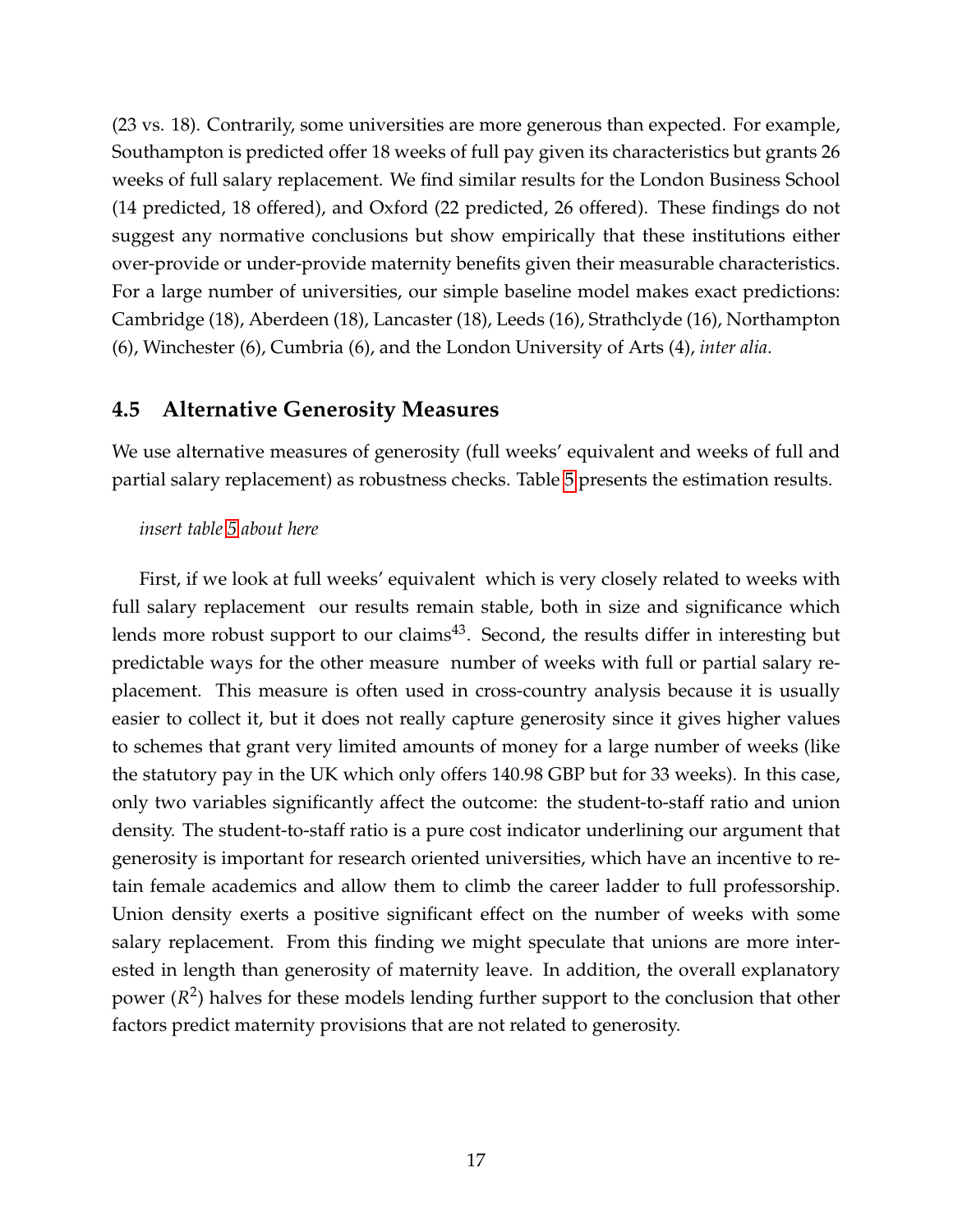#### **4.6 Placebo Tests: Administrators and Male Academics**

As robustness test, we first run the same specification as in table [4](#page-33-0) (model 1) but we add some additional variables to the right-hand-side in order to check the consistency of our findings and to understand whether factors, which based on our theoretical discussion should have no effect, indeed turn out to be statistically insignificant. We call this a placebo test. Specifically, we want to test whether the share of senior male academics (full professors) influences the generosity of maternity packages. We find this variable has no effect, which is in line with our expectation. We also argue that female academics (full professors and those at child bearing age) hold the main bargaining power because of the skill specificity of their jobs and the universities' investment in their recruitment and productivity. We therefore expect that the presence of a large share of senior female managers or female administrators at child bearing age should have no effect on the generosity of maternity provisions, and we find ample support for this prediction. All other results correspond closely in direction, significance, and size to our baseline findings. Estimation results can be found in table  $6<sup>44</sup>$ 

*insert table [6](#page-35-0) about here*

## **5 Discussion: What Factors Determine the Generosity of Occupational Maternity Pay?**

UK higher education institutions vary greatly in the generosity of the occupational maternity pay they grant to their employees. We find that much of this variation can be explained with a bargaining model in mind that distinguishes between the factors that increase the bargaining power of female academics, the incentives for universities to invest in the retention of female talents, and the costs imposed by generous maternity provisions. Differences in the structural characteristics of these institutions contribute to these different incentives. The sheer size, in terms of employees, but also structural factors, such as the student-to-staff ratio, help to account for differences in generosity because these features describe how the potential costs of women taking maternity leave can be redistributed across other staff members. Interestingly, size, in terms of overall income, does not help much to explain the variance in generosity of maternity benefits. Thus, it seems that decisions on maternity benefits are closely related to the strategic goals universities pursue. One of the driving factors behind the design of maternity pay is the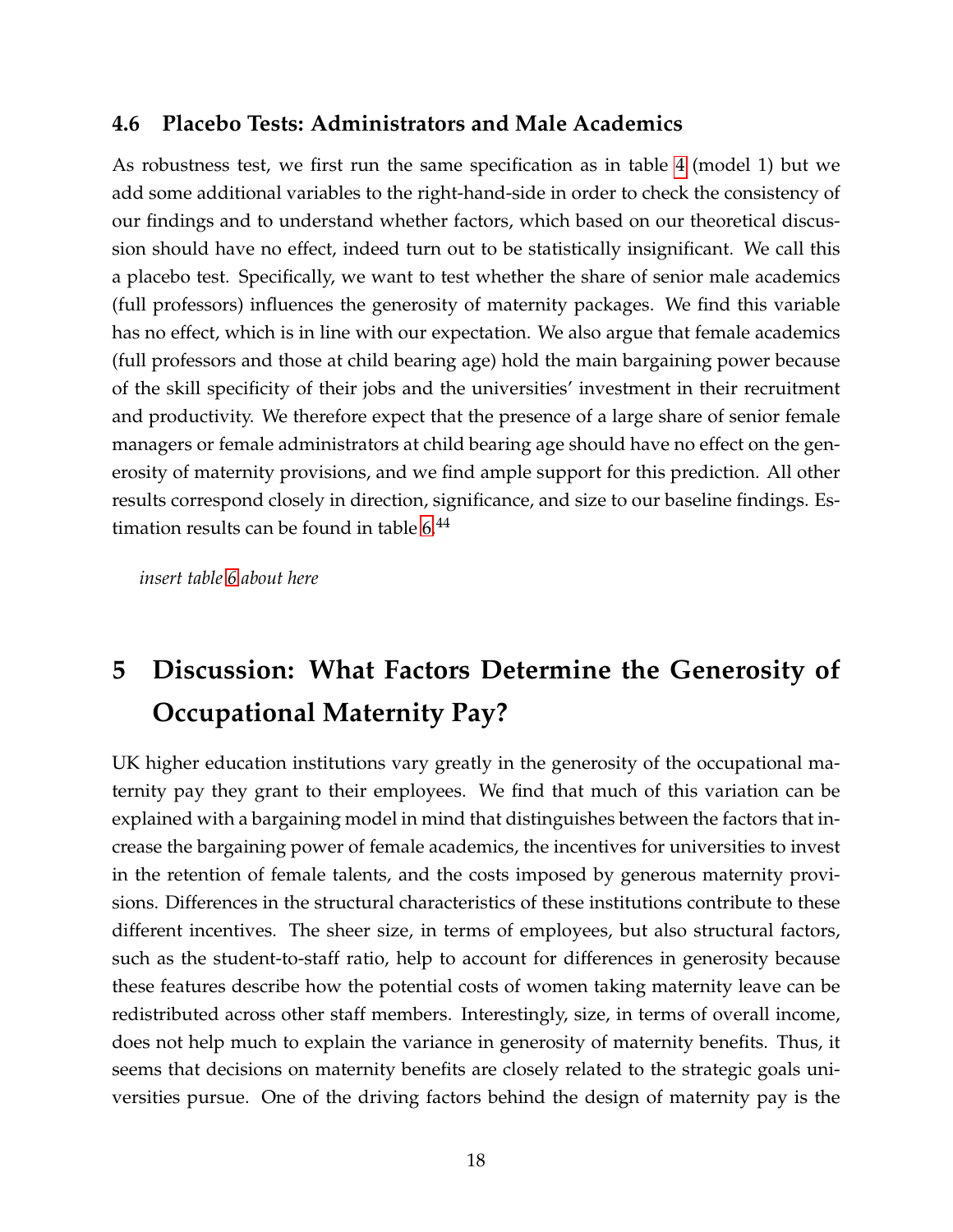research orientation of the university under investigation. Highly research intense institutions have a vested interest in retaining productive mothers both at the hiring stage as well as during their employment at the university. Better maternity provisions are very likely to be used in these cases as a reward and a means to keep mothers productive and satisfied with their work environment, thus allowing them to invest in research activities. More generally, it seems that the rigorous hiring process across research intense universities serves as a screening device.

The bargaining power of female academics (who can affect the process of deciding over maternity benefits) is mainly strengthened by both the share of female professors in place when decisions are made and the share of female academics at child bearing age. Female professors can be compared to women in executive positions in other sectors and can influence policy outcomes at universities; the number of female academics at child bearing age increases the probability that the university loses many talented and productive women if maternity provisions are sparse. We also argue and empirically confirm that the same logic is not at stake for female administrators, arguably because they can be replaced more easily, their share is generally large, and the university's investment in administrative staff is comparatively lower. Neither the share of female senior managers nor female administrators at child bearing age, have an effect on maternity provisions.

Certainly these results have to be taken with some caution given the observational nature of the analysis. However, all specifications and not withstanding any robustness checks, alternative measures, and placebo tests, point in the same direction and effect sizes remain stable as well. We are therefore cautiously confident that the correspondence between theoretical derivation of hypotheses and the empirical investigation of these allow us to draw some conclusions on how HEIs decide on maternity and parental leave benefits.

### **6 Conclusion**

Maternity and parental policies are costly and their costs and benefits are widely debated beyond the normative aspect of allowing women to have children without sacrificing their professional careers. Understanding how and why institutions decide to implement certain levels of generosity in maternity pay may help to unpack the potential costs and benefits of maternity leaves. This work uses a bargaining model to account for the variation in maternity policies across Higher Education Institutions in the UK. The model and our empirical analysis show that both structural characteristics but also strategic goals of universities help explaining the generosity of maternity pay across UK universities.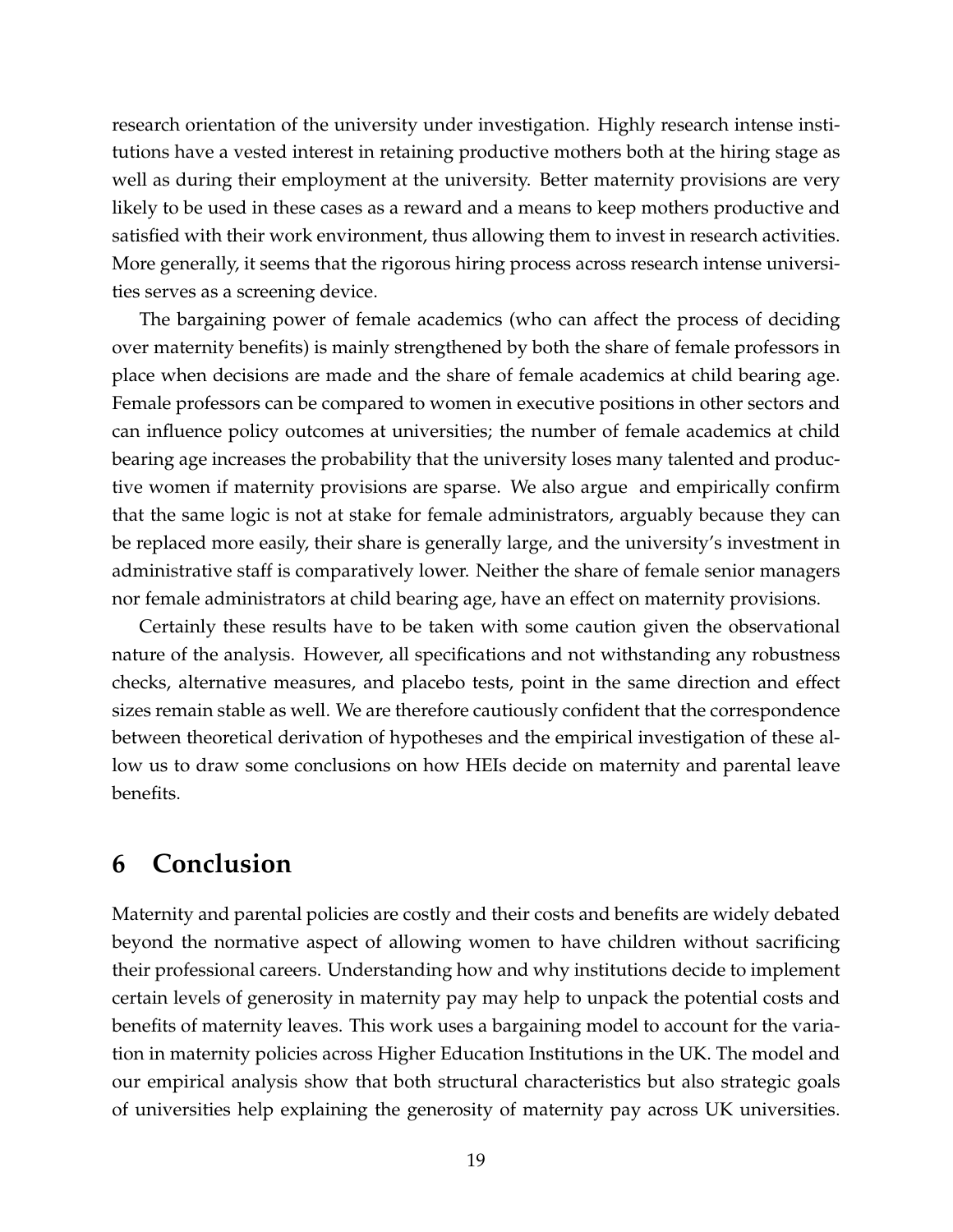Research-intensive universities have much stronger incentives to implement generous maternity pay provisions from which follows that the potential benefits of maternity provisions might be stronger for such institutions.

Research shows that maternity and parental policies are crucial to keep women talents in the labour market, reduce the pay gap and allow women to climb the career ladder (Ginther and Kahn 2004; Ginther and Hayes 2003; Waldfogel 1998; Mason and Goulden 2004; 2002). Our work highlights the institutional-based constraints and incentives offered to women in the UK academic sector and represents a first step in unpacking the causes and consequences of generous maternity benefits. In a companion research paper, we investigate how differences in maternity benefits affect productivity, career paths, pay, and job satisfaction of female academics. We show that the generosity of maternity leaves exerts significant effects on career paths of female academics at the aggregate level, with more generous provisions likely to lead to a higher share of female professors and female academics in the highest salary bracket, especially at research intense universities. At the individual level, we can identify a positive effect of generosity on productivity, speed of career progression, and income in the medium term.

From our perspective, the UK higher education sector provides fertile ground for such investigations because maternity benefits vary widely across universities and the productivity and career paths can be measured straightforwardly at the individual level. We believe that the implications of our research extend beyond higher education institutions and offer further insights on the determinants of the under-representation of women in qualified and competitive sectors. Moreover, given that the generosity of statutory maternity pay in the UK is one of the lowest across EU countries, our research can help inform policy reforms in this area. Of course, we do not claim that our results allow extending our conclusions to other sectors. Rather, the identification revolution in social sciences is increasingly pressuring scholars to identify local causal effects that are highly conditional on the context and inferences beyond this specific context are usually hard to draw. Yet, our theoretical argument regarding how these policies are implemented, clearly draws on broader bargaining theories that do not apply to the university sector only. Though with caution, our results can help interpreting the variation in maternity policies in other sectors.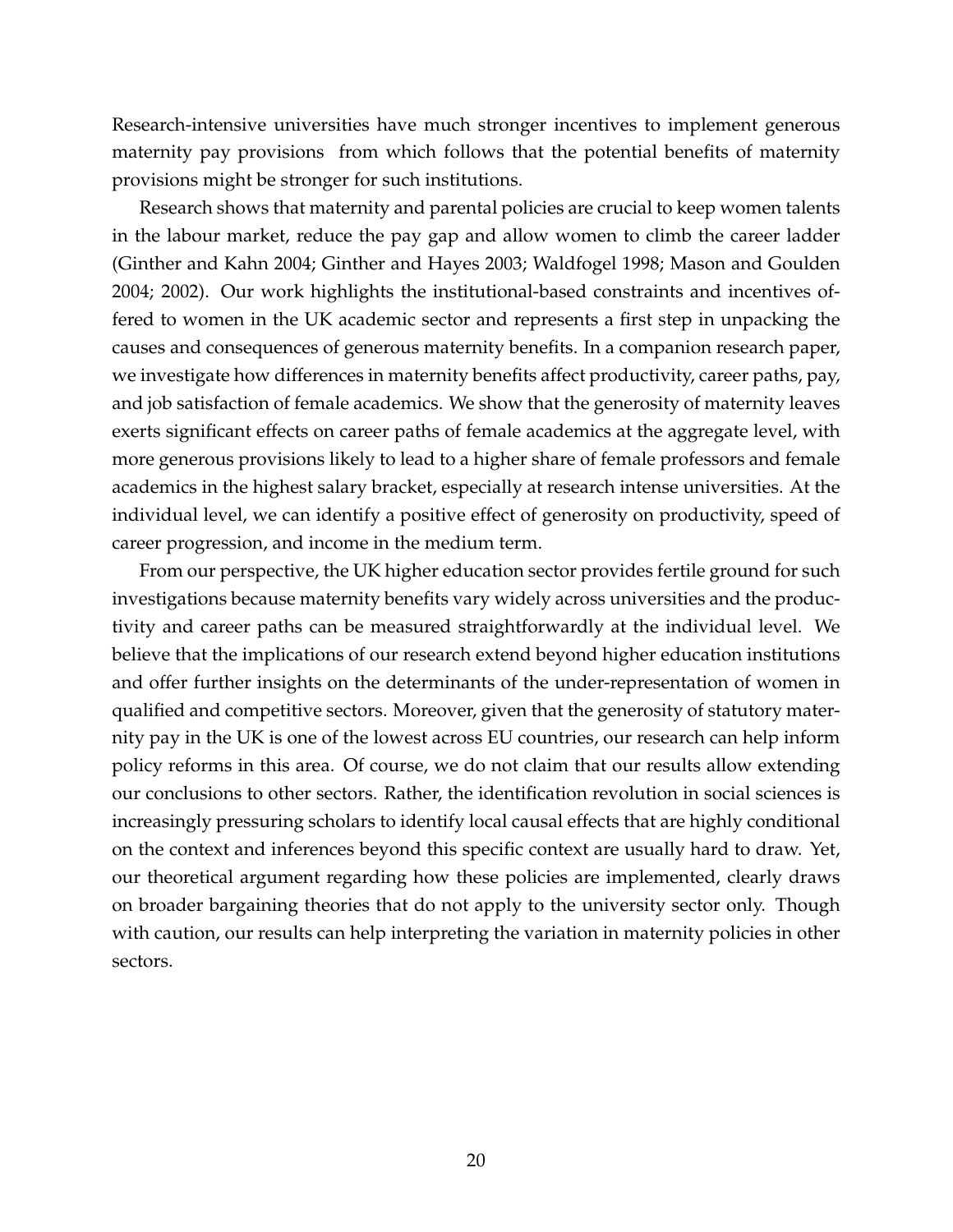### **Notes**

 $<sup>1</sup>$ Yet with notable exceptions: The USA is the only OECD country lacking of federal policies on maternity</sup> benefits of leave for workers. Globally, only other two countries, Papua New Guinea and Suriname provide no paid maternity leaves (See, *inter alia*, Raabe and Theall (2016).

<sup>2</sup>We focus on the generosity of occupational maternity pay because the length does not vary and is determined by the statutory provision that a job has to be held for 52 weeks after childbirth.

<sup>3</sup>Most occupational maternity packages (namely, 127 packages in our sample) require continuous employment for at least 52 weeks at 15 weeks prior to expected childbirth. This is longer than the typical fixed term contract that lasts 12 months or just an academic year.

<sup>4</sup>On average across OECD countries, mothers are entitled to 52 weeks of leave but there is a stark variation across countries and sectors. See [https://www.oecd.org/els/soc/PF2\\_1\\_Parental\\_leave\\_systems.](https://www.oecd.org/els/soc/PF2_1_Parental_leave_systems.pdf) [pdf](https://www.oecd.org/els/soc/PF2_1_Parental_leave_systems.pdf)

<sup>5</sup>This is usually ascribed to skill atrophy and human capital depreciation resulting from long leaves or to signalling, where the leave taking behaviour is used by the employer as a signal of the employee's type and her future career commitments (See, *inter alia*, Albrecht et al. 1998).

<sup>6</sup>The ILO convention on maternity leave and the current EU directive on maternity leave stipulate that mothers should have access to at least 14 weeks of leave around childbirth. On average, OECD countries provide for 18 weeks of paid maternity leave around childbirth but, again, there is a large cross-country and within-country variation in payment rates. Replacement incomes are lowest in Ireland and the United Kingdom, where full-rate equivalent paid maternity leave lasts only nine and twelve weeks respectively. See [https://www.oecd.org/els/soc/PF2\\_1\\_Parental\\_leave\\_systems.pdf.](https://www.oecd.org/els/soc/PF2_1_Parental_leave_systems.pdf.)

 $<sup>7</sup>$  The effects of maternity leave have been examined in relation to women productivity and attachment to</sup> the labour market and a number of other related aspects such as intra-household time allocation, mothers' psychological and physical well-being and children's human capital (inter alia, Gornick and Meyers 2003; Belbo, Bendery and Wolf 2009; Bernal and Fruttero 2008; Pylkknen and Smith 2003; Wetzels and Tijdens 2002; Waldfogel et al. 1999; Ruhm 1998; Ondrich et al. 1996; Winegarden and Bracy 1995; Stoiber 1990). The analysis of the effects of maternity leave provisions goes beyond the scope of this paper, which focuses on the supply side of maternity schemes and the likely determinants of maternity leave policies across Higher Education Institutions in the UK.

<sup>8</sup>For example, in the USA, finance, insurance and real estate sectors grant more generous policies than retail, construction and wholesale industries. Favourable arrangements are also prevalent in public sector jobs (Evans 2001). This is usually attributed to the relative bargaining power of public sector employees, who are very likely to belong to trade unions or professional organizations. Large firms (with more that 1000 employees) grant more generous policies than small and medium enterprises. This is commonly regarded as an effect of economies of scale, where the fixed cost of family-friendly provisions can be spread over a larger level of output (Comfort et al. 2003). Less is known about small and medium enterprises because of data limitation and inconsistencies in the definition of this category across countries. SMEs are less likely to have formal or stated work-life balance policies and the extent of these provisions is less likely to be captured by surveys. In addition, the definition of SMEs varies across countries (from 250-500 employees in the UK to 5-25 employees in New Zealand) and this prevents a systematic comparison of SMEs' policies across countries.

<sup>9</sup>The concept of capabilities focuses on individuals "functionings", namely their effective freedom to choose what they want to be and do. First articulated by Amartya Sen in the 1980s in contrast to utilitarian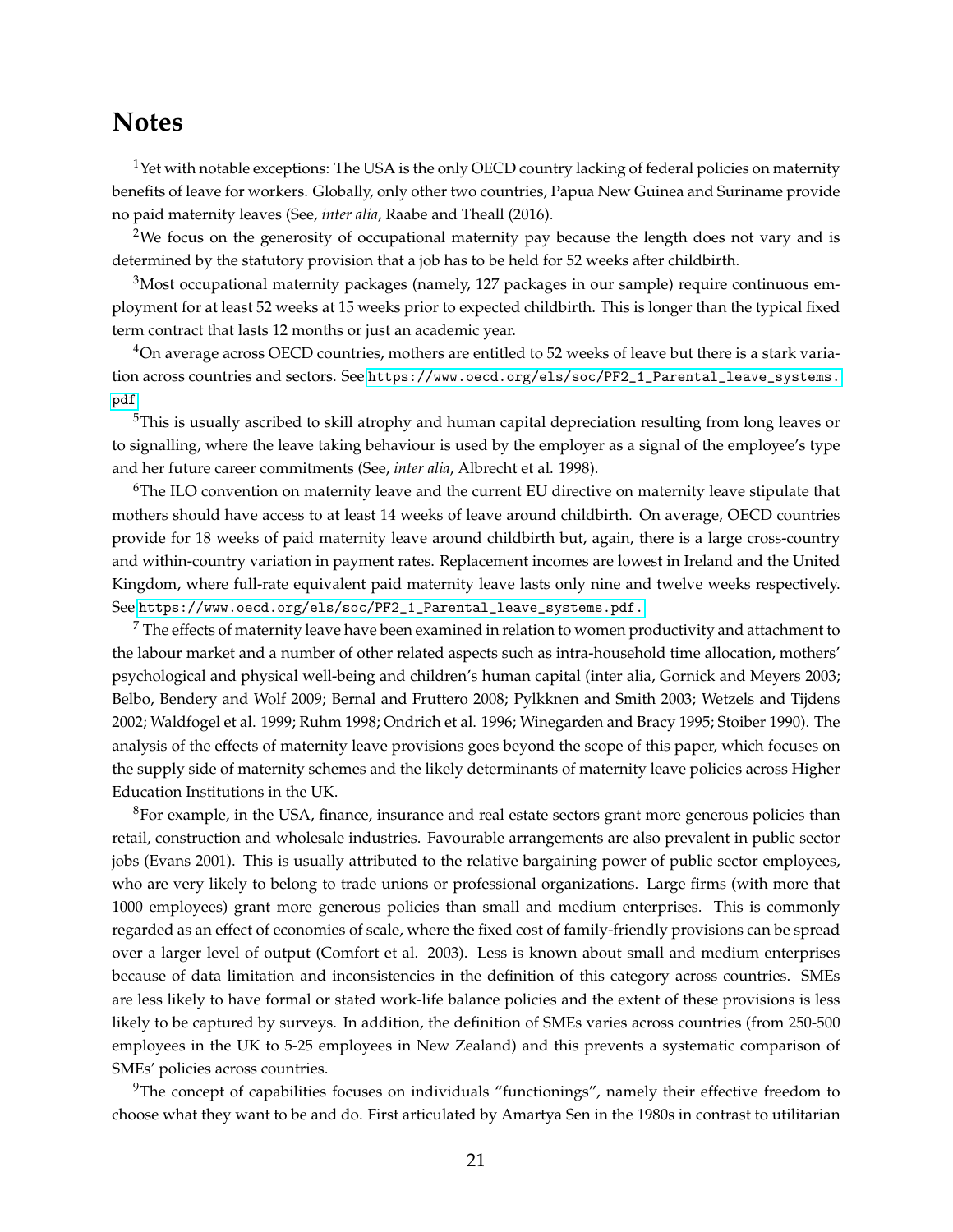approaches to human development, the capability approach has been expanded by Martha Nussbaum (2000), who derived a list of central capabilities to be embedded in national constitutions and guaranteed to all up to a certain threshold. The notion of capabilities and functionings are central to the evaluation of welfare policies in the context of gender equality (see, *inter alia*, Hobson, Duvander and Halldn 2007 in *Children, family policies and welfare state changes*, ed. J. Lewis. Cheltenham, UK: Edward Elgar).

 $10$ There exists a large literature on the policy developments on maternity and parental leaves, childcare provisions and working time arrangements in the UK vis a vis other Western European countries, to which our paper cannot do justice here. For an encompassing review, see Lewis (2009).

 $11$ Since statutory maternity benefit entitlements are comparatively low in the UK compared to other OECD countries, most employers across most sectors top up legal provisions with contractual or occupational provisions. These OMPs vary greatly across and within sectors, whereby engineering, civil service institutions and manufacturing provide on average more generous maternity pay than for example the finance sector, the non-for profit sector, or the food and drink industry. But the provisions also vary greatly regarding generosity as well as eligibility within sectors depending on firm size and other factors. Merck Pharmaceuticals for example pay 39 weeks of full salary with no eligibility period but requires 2 years of service after receiving these benefits. Citroen UK grants 40 weeks at 90 percent pay and Philips Electronics UK as well as AOL Europe 6 months full salary replacement, topped by the BMW plant (Hams Hall) granting 10 months of full pay after 1 year of service. On the other hand, Domino's Pizza and the Pensions Trust only offer 6 weeks at full pay and many county councils only 90 percent salary replacement for the first 6 weeks. A representative account of maternity provisions across sectors can be found here:[https:](https://www.xperthr.co.uk/editors-choice/examples-of-occupational-maternity-pay-schemes/79170/) [//www.xperthr.co.uk/editors-choice/examples-of-occupational-maternity-pay-schemes/79170/](https://www.xperthr.co.uk/editors-choice/examples-of-occupational-maternity-pay-schemes/79170/)

<sup>12</sup>The Athena SWAN charter (Scientific Women's Academic Network) was established in 2005 and is managed by the British Equality Challenge Unit with the aim of promoting and supporting diversity and equality in higher education institutions in the UK.

<sup>13</sup>Since bargaining processes are not completely formalized and can remain rather implicit we talked to several Human Resources Directors across UK HEIs to understand how university management implements changes in occupational parental leave policies. We thank in particular, the Director of Human Resources at Warwick University, Gillian McGrattan for her valuable insights.

 $14$ Both sets of predictions are consistent with an asymmetric Nash-bargaining protocol among others.

<sup>15</sup>GEW, UCU, and SULF (2011): Quality in Academia and Life: a joint strategy to improve Work-Life Balance.

<sup>16</sup>Formerly, RAE Research Assessment Exercise. The RAE was replaced by the Research Excellence in 2014. See: <https://www.ref.ac.uk/about/what-is-the-ref/>

<sup>17</sup>The REF is undertaken periodically about every 5 to 7 years by HEFCE - The Higher Education Funding Council for England (now UK Research and Innovation) and evaluates academic departments based on their research output, the research environment, and the non-academic impact of the research produced in the department. For each discipline a panel of experts evaluates outputs, environment and impact and a final score that combines these aspects will be generated and published. Based on this score departments can be ranked and government funds are distributed according to the ranking.

<sup>18</sup>Again, this also supports our previous argument that generosity of maternity pay *does* depend on female academics more than on female administrators.

<sup>19</sup>See OECD Family Database <http//www.oecd.org/social/family/database.htm> for a summary of maternity and parental leave provision by country.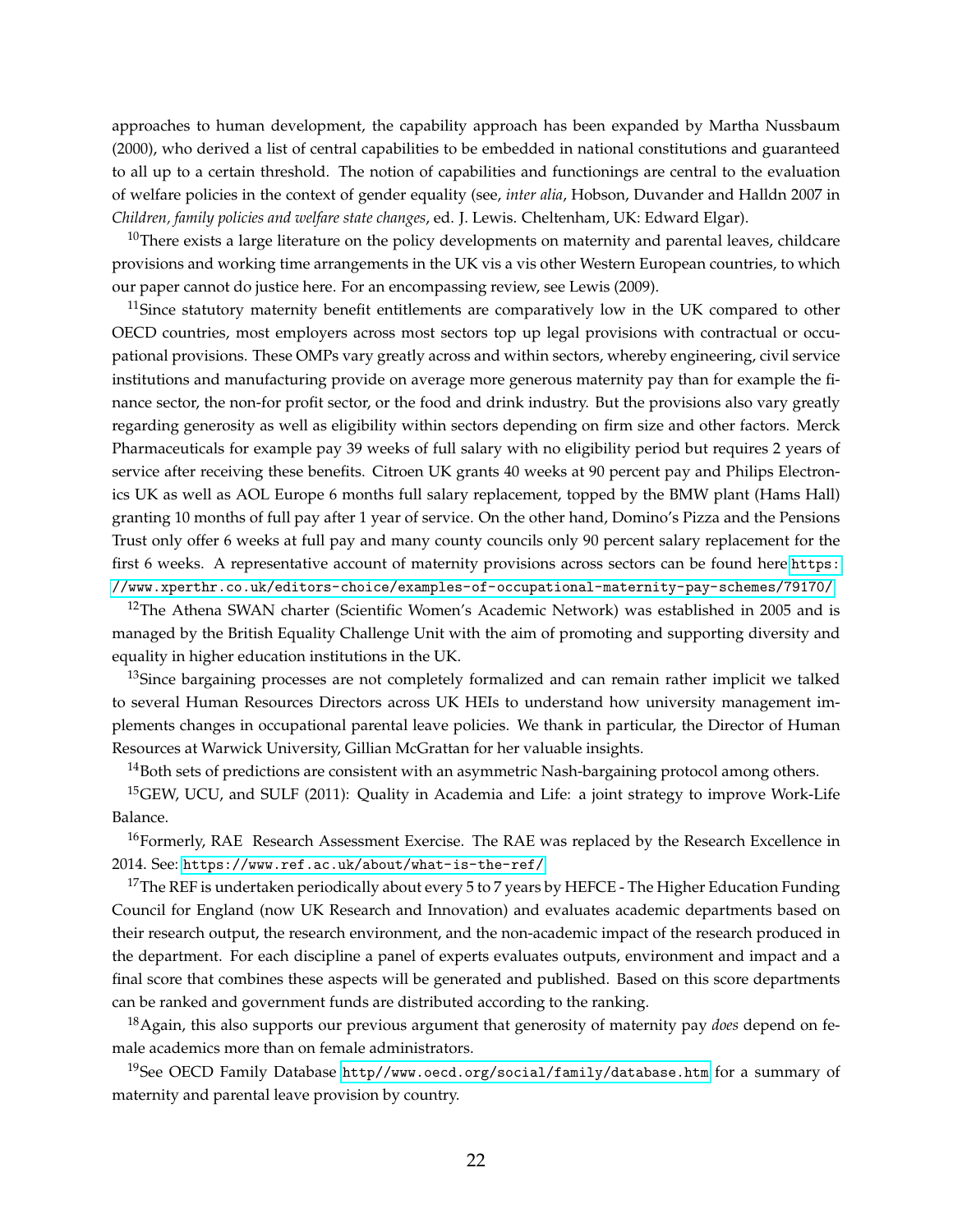$^{20}$ Unfortunately, we do not have enough variation across eligibility criteria to statistically explore eligibility as a potential screening mechanism but it is usually the case the more generous maternity pay requires a longer employment to become eligible, e.g. 52 weeks vs. 104 weeks of continuous employment before the 15th week of expected childbirth.

 $21$  The data collected covers the most recent occupational maternity policies implemented by each UK higher education institution before the shared parental leave policy came into place in 2016. The data was collected in 2015 and represents the state of OMPs at that date. Data collection was carried out by Monica Giovaniello, a research assistant and PhD student at the Economics Department at the University of Warwick and verified and double-checked a team of Research Assistants. The documents containing maternity policies were downloaded from each universities website or if not available requested from their HR department. We coded for each OMP all specific aspects of maternity benefits, e.g. weeks with full salary replacement, weeks with partial salary replacement the percentage of salary that is replaced, number of weeks with SMP, number of weeks paid at statutory flat rate, number of weeks without pay, eligibility criteria such as required length of service, provisions for adoption, paternity and additional parental leave. All documents and the raw data are available upon request from Vera Troeger, the PI of the project.

<sup>22</sup>See table B1 in Appendix B for a break-down of all packages by HEIs.

 $^{23}$ This measure sums the weeks with full pay, plus all partial pay, plus weeks of statutory maternity pay. In the UK SMP grants 90 percent of the average weekly earnings (before tax) for the first 6 weeks and the lower of 140.98 or 90 percent of the average weekly earnings for the next 33 weeks. We measure average earnings as average female salary per institution which we calculate from the institutional data available from HESA (Higher Education Statistical Agency). This measure is very closely related to our preferred measure of just the number of weeks with full salary replacement.

 $24$ We also use the share of  $4*$  submission but the results do not change and this variable is very highly correlated with the overall RAE score.

<sup>25</sup>We thank Matthew Waddup from the UCU for providing this data. Since we do not have yearly data and to avoid potential endogeneity we create a density measure that contains the density for each university in the year closest to but before the last change in maternity policies.

<sup>26</sup>These three measures are provided by Higher Education Statistical Agency (HESA).

<sup>27</sup>Obtained from HESA.

 $28$ We collected membership data ourselves from various websites. Appendix G gives an overview over these groups and their membership. Russell Group universities for example are public research universities with a strong focus on research, Russell Group members receive more than 3/4 of grant income, their graduates hole more than 60 percent of all UK jobs that require a university degree, and in the 2014 REF almost 70 percent of world-leading and high impact research was conducted in Russell Group universities. Post-1992 universities, also called new or modern universities, in comparison are former polytechnics or central institutions in the UK that were given university status through the Further and Higher Education Act 1992. Most of these HEIs are more teaching oriented and cannot grant PhD degrees.

 $^{29}$ This was the last major change in statutory maternity pay, in 2009 additional provisions for fathers were implemented and in 2015 shared parental leave was introduced with no changes to the actual monetary value of the parental leave benefits. We will happily provide the raw data that also shows in which year the current OMP was implemented in each of the analysed HEIs.

 $30$ We use a (potentially misspecified) OLS model as benchmark, esp. given that the DV is not typically Poisson distributed.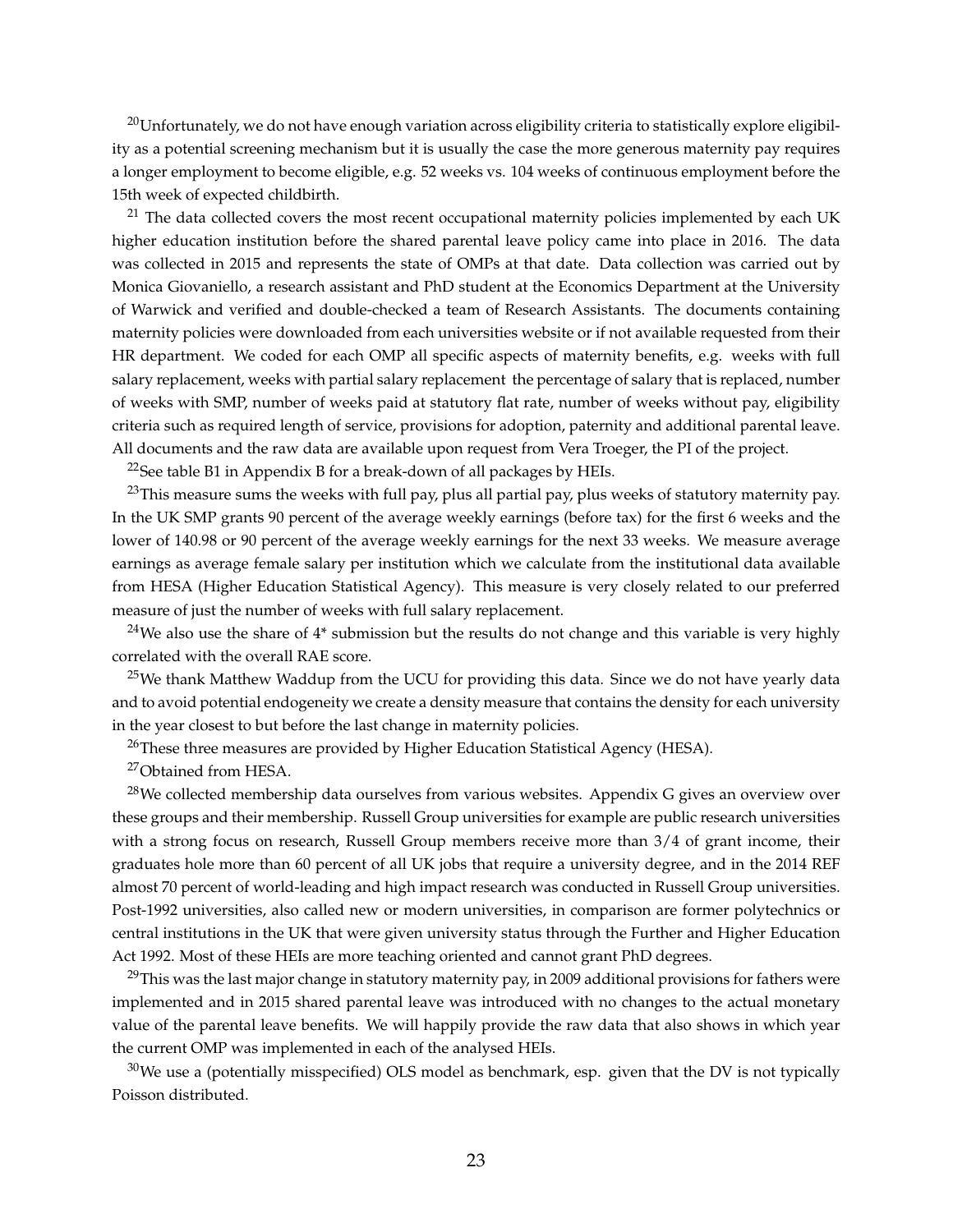<sup>31</sup>See the coefficient for *α* the overdispersion parameter -, and its  $\chi^2$  value which indicates that alpha is significantly different from zero in model 1, table 4.

 $32$ The 'golden triangle' is an unofficial grouping of research universities located in Cambridge, Oxford, and London, e.g. Imperial College, University College, King's College London and the London School of Economics and Political Science.

 $33$ We derive formal representations for the employed estimators in appendix H.

 $34$ Given that we estimated different variances across subgroups of institutions there is no indication for additionally clustering standard errors. Moreover, the overall number of observations remains too small to allow for reasonable cluster size.

 $35$ We estimate a separate model for union density because this variable is not available for all universities and thus significantly reduces the number of usable observations.

 $^{36}$ In terms of model fit, our relatively parsimonious specifications are doing quite well. The OLS  $R^2$ indicates that almost 50 percent of the variation in maternity benefits can be explained by the included variables. The pseudo R<sup>2</sup> in negative binomial models is generally believed not to be a good measure of fit. However, the  $\chi^2$  values are large and highly significant indicating that the models presented add significant to the explanatory power as compared to the intercept-only model.

 $37$ Since this hypothesis does not follow directly from the formal model, we run all specifications without this variable on the right-hand-side, with no changes to the substantive effects of the other covariates. Results are part of the replication material.

 $38$ We look at total income, as well as net income but results remain insignificant.

 $39$ These results come from the specification of the dispersion equation in the generalized negative binomial model.

 $40$ We ran comparative models with different combinations of all other group memberships. We did not find any additional significant results and thus we are not reporting these findings here. However, the significant relationships we found are fully consistent with our argument. We investigate the peer group effect further in appendix E where we employ a spatial lag specification including spatial lags weighted by group membership. Out findings support the findings of the generalized negative binomial model in table [4.](#page-33-0) The spatial lag specification also addresses potential non-independence of observations of the dependent variable, i.e. maternity packages across institutions are not independent of each other. Since the effects of the main explanatory variables in the spatial lag specification remain robust both in size and statistical significance, we conclude that while the independence assumption might be violated, this does not affect our conclusions. We thank our anonymous reviewers for making this suggestion.

 $^{41}$ Small = 2, large= 28

<sup>42</sup>All other explanatory variables are fixed at their sample means for predictions.

 $43$ Only the number of total staff turns out to be not significant any more.

 $^{44}$ In appendix C, we run additional robustness checks for right-hand-side variables measured at different points in time and an outlier analysis, however our findings remain stable to the inclusion/exclusion of outliers.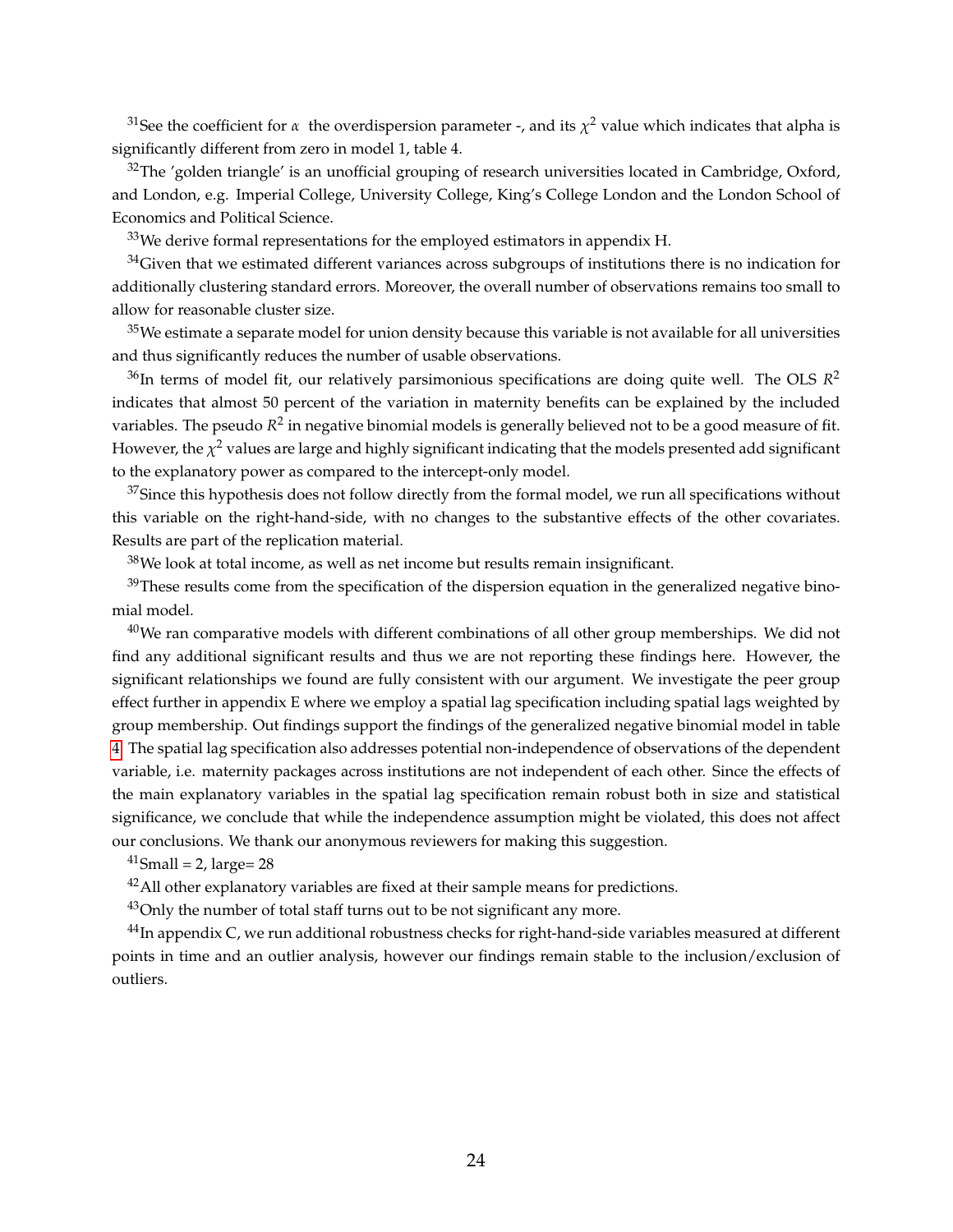## **References**

Akgunduz YE and J. Plantenga. 2013. Labour Market Effects of Parental Leave in Europe. *Cambridge Journal of Economics*, 37 (4): 845-862.

Albrecht JW., Edin P., Sundstrm M. and SB. Vroman. 1999. Career Interruption and Subsequent Earning: A Re-examination Using Swedish Data. *The Journal of Human Resources*, 34 (2): 294-311.

Beblo M., Bendery S. and Wolf E. 2009. Establishment Level Wage Effects of Entering Motherhood,*Oxford Economic Papers* , 61: 11- 34.

Bernal R. and A. Fruttero. 2008. Parental Leave Policies, Intra-household time allocations and Children Human Capital. *Journal of Population Economics*, 21(4): 779-825.

Binmore K., Rubinstein A., and A. Wolinsky. 1986. The Nash Bargaining Solution in Economic Modelling.*The RAND Journal of Economics*, 17 (2): 176-188.

Bovin JM. and M. Orton. 2009. Activation Policies and Organizational Innovation. The Added Value of the Capability Approach. *International Journal of Sociology and Social Policy*, 29 (11/12): 565-574.

Cameron, A. C., & Trivedi, P. K. 2013. Regression Analysis of Count data. *Cambridge University Press*: pp. 80-89.

Comfort D., Johnson K. and Wallace D. 2003. Part-Time Work and Family Friendly Practices in Canadian Workplaces, *The Evolving Workplace Series, Statistics Canada*. Available at [http://publications.gc.ca/collections/Collection/Statcan/](http://publications.gc.ca/collections/Collection/Statcan/71-584-M/71-584-MIE2003006.pdf) [71-584-M/71-584-MIE2003006.pdf](http://publications.gc.ca/collections/Collection/Statcan/71-584-M/71-584-MIE2003006.pdf) - Accessed November 16, 2018.

Dean H., Bovin JM., Vielle P. and N. Farvaque. 2005. Developing Capabilities and Rights in Welfare-to-Work Policies. *European Societies*, 7 (1): 3-26.

Del Rey E., Racionero M. and JI Silva. 2017. On the Effects of Parental Leave Duration on Unemployment and Wages. *Economics Letters*, 158 (C):14-17.

Estvez-Abe M. 2006. Gendering the Varieties of Capitalism: A Study of Occupational Segregation by Sex in Advanced Industrial Societies. *World Politics*, 59 (1): 142-175.

Evans JM. 2001. Firms' Contribution to the Reconciliation between Work and Family Life, Labour Market and Social Policy Occasional Papers, *OECD*: Paris.

Farr L. 2016. Parental Leave Policies and Gender Equality: A Survey of the Literature. *Studies in Economic Applications*, 34 (1): 46-60.

Galinsky E. and Bond JT. 1998. The 1998 Business Work-Life Study: A Sourcebook Executive Summary. *Families and Work Institute*: New York. Available at [http://](http://familiesandwork.org/summary/worklife.pdf) [familiesandwork.org/summary/worklife.pdf](http://familiesandwork.org/summary/worklife.pdf) - Accessed November 16, 2018.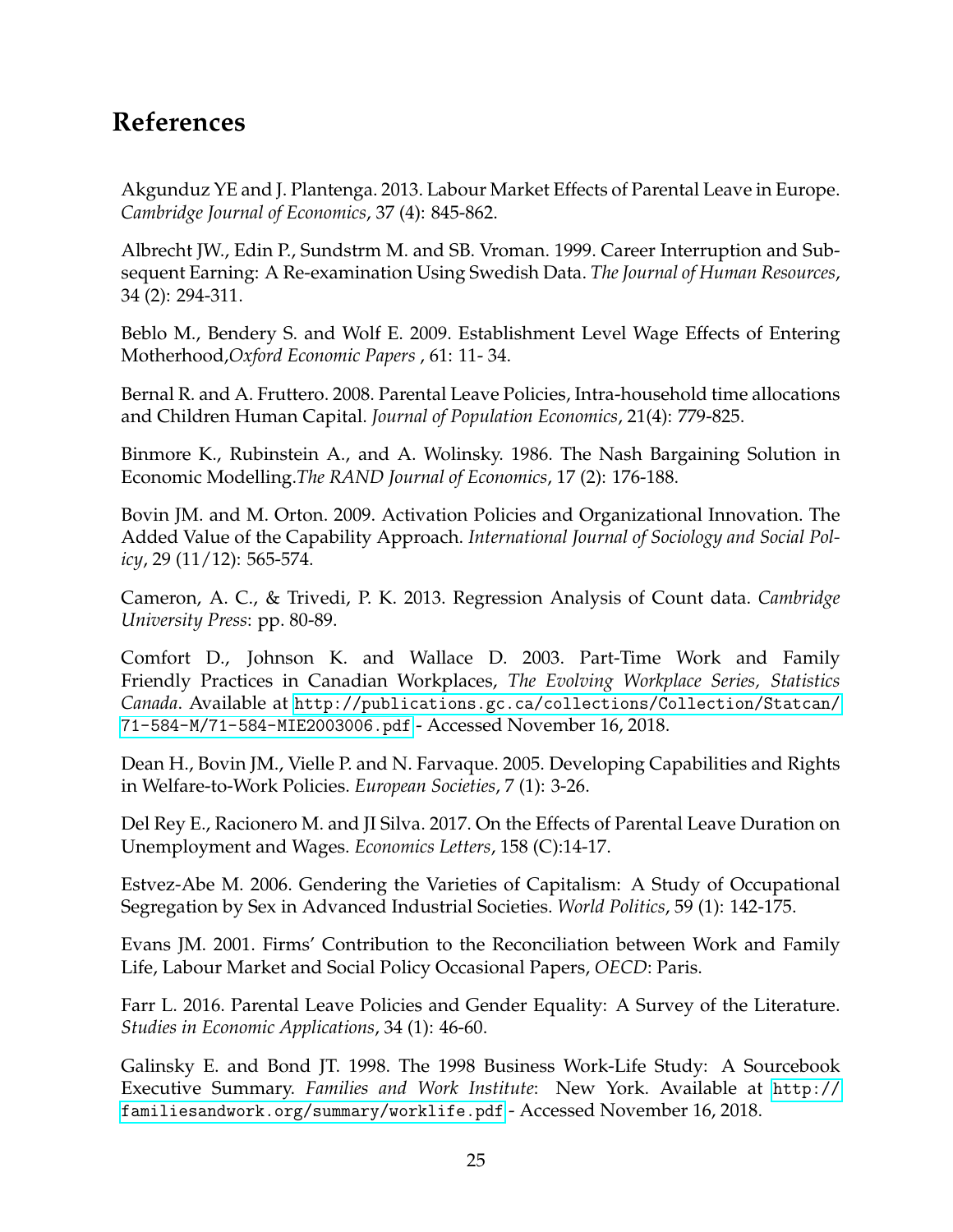Genre V., Gomez-Salvador R. and A. Lamo. 2010. European Women: Why Don't They Work? *Applied Economics*, 42 (12): 1499-1514.

GEW, UCU, and SULF. 2011. Quality in Academia and Life: a joint strategy to improve Work-Life Balance.

Ginther DK and Khan S. 2004. Women in Economics: Moving Up or Falling Off the Academic Career Ladder? *Journal of Economic Perspectives*, 18 (3): 193214.

Ginther DK. and Hayes J. 2003. Gender Differences in Salary and Promotion for Faculty in the Humanities. *Journal of Human Resources*, 38 (1): 34-73.

Gornick JC., Meyers MK. and KE. Ross. 1997. Supporting the Employment of Mothers: Policy Variation across Fourteen Welfare States. *Journal of European Social Policy*, 1 (7): 45-70.

Gregory A. and S. Milner. 2009. Editorial: Work-life Balance: A Matter of Choice? *Gender, Work and Organization*, 16 (1): 1-12.

Hobson B. and M. Lindholm. 1997. Collective Identities, Women's Power Resources and the Making of Welfare States. *Theory and Society*, 26 (4): 475-508.

Hobson B., Duvander AZ. and K. Haldn. 2006. Men's and Women's Agency and Capabilities to Create a Work-life Balance in Diverse and Changing Institutional Contexts. In J. Lewis (ed) *Children, Family Policies and Welfare State Change*, 267-97. Cheltenham: Edward Elgar.

Hobson B. and L. Olh. 2006. Birthstrikes? Agency and Capabilities in the Reconciliation of Employment with Family. *Marriage & Family Review*, 39 (3/4): 197-227.

Hobson B. and S. Fahln. 2009. Competing Scenarios for European Fathers: Applying Sen's Capabilities and Agency Framework to Work-Family Balance. *The ANNALS of the American Academy of Political and Social Science*, 624 (1): 214-233.

Hobson B., Fahln S. and J. Takcs. 2011. Agency and Capabilities to Achieve a Work-Life Balance: A Comparison of Sweden and Hungary. *Social Politics*, 18 (2): 168-198.

Kleider H. 2015. Paid and Unpaid Work: The Impact of Social Policies on the Gender Division of Labor. *Journal of European Social Policy*, 25 (5): 505-520.

Klerman JA. and Leibowitz A. 1997. Labor Supply Effects of State Maternity Leave Legislation, in: Blau, FD. and. Ehrenberg RG (eds.), *Gender and Family Issues in the Workplace*. New York: Russell Sage Foundation: 65-85.

Konrad AM and Mangel R. 2000. The Impact of WorkLife Programs on Firm Productivity. *Strategic Management Journal*, 21 (12): 1225-1237.

Iversen T. and F. Rosenbluth. 2006. The Political Economy of Gender: Explaining Cross-National Variation in the Gender Divison of Labor and Gender Voting Gap. *American Journal of Political Science* 50 (1): 1-19.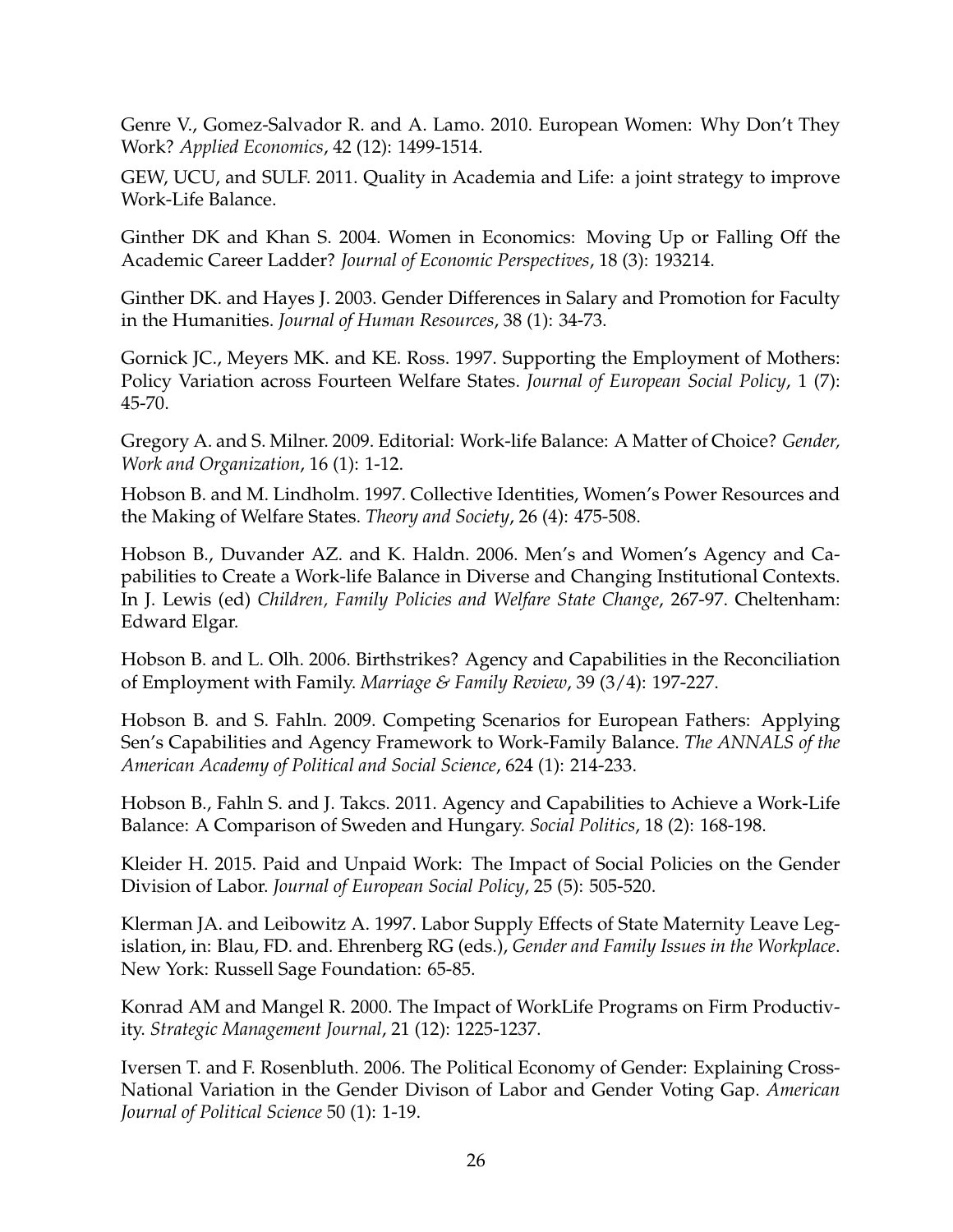Lewis J. 2009. *WorkFamily Balance, Gender and Policy*. Cheltenham: Edward Elgar.

Mandel H. and M. Semyonov. 2006. A Welfare State Paradox: State Interventions and Womens Employment Opportunities in 22 Countries. *American Journal of Sociology*, 111 (6): 1910-1949.

Mason MA and Goulden M. 2002. Do Babies Matter? The Effect of Family Formation on the Lifelong Careers of Academic Men and Women. *Academe*, 88 (6): 21-27.

Mason MA and Goulden M. 2004. Marriage and Baby Blues: Redefining Gender Equity in the Academy. *Annals of the American Academy of Political and Social Science*, 596 (1): 86-103.

Misra J. 1998. Mothers or Workers? The Value of Women's Labor: Women and the Emergence of Family Allowance Policy. *Gender & Society*, 12 (4): 376-399.

OECD Family Database. Available at <http://www.oecd.org/els/family/database.htm> - Accessed: November 16, 2018

Ondrich JC., Spiess K. and Yang Q. 1996. Barefoot and in a German Kitchen: Federal Parental Leave and Benefit Policy and the Return to Work after Childbirth in Germany. *Journal of Population Economics*, 9: 247-266.

Pettit B. and J. Hook. 2005. The Structure of Women's Employment in Comparative Perspective. *Social Forces*, 84 (2): 779-801.

Pitt-Catsouphes M., Swanberg JE., Bond JT. and Galinsky E. 2004. Work-Life Policies and Programs: Comparing the Responsiveness of Nonprofit and For-Profit Organizations. *Nonprofit Management & Leadership*, 14 (3): 291-312.

Pylkknen E. and Smith N. 2003. Career Interruptions due to Parental Leave. A Comparative Study of Denmark and Sweden, OECD Social, Employment and Migration Working Papers No 1. Available at <http://www.oecd.org/sweden/2502336.pdf> - Accessed 25 April 2018.

Ruhm CJ. 1998. The Economic Consequences of Parental Leave Mandates: Lessons from Europe. *The Quarterly Journal of Economics*, 113 (1): 285-317.

Secret M., Sprang G., Rompf EL and Anderson DG. 2000. A Community-Based Study on Family Friendly Workplaces, *Journal of Community Practice*, 8(1): 1-20.

Soskice D. 2005. Varieties of Capitalism and Cross-National Gender Differences. *Social Politics*, 12 (2): 170-179.

Stoiber SA. 1990. Family Leave Entitlements in Europe: Lessons for the United States. *Compensation and Benefits Management*, VI: 111-116.

Ulker A. and C. Guven. 2011. Determinants of Maternity Leave Duration in Australia: Evidence from HILDA Survey. *Economic Record*, 87 (278): 399-413.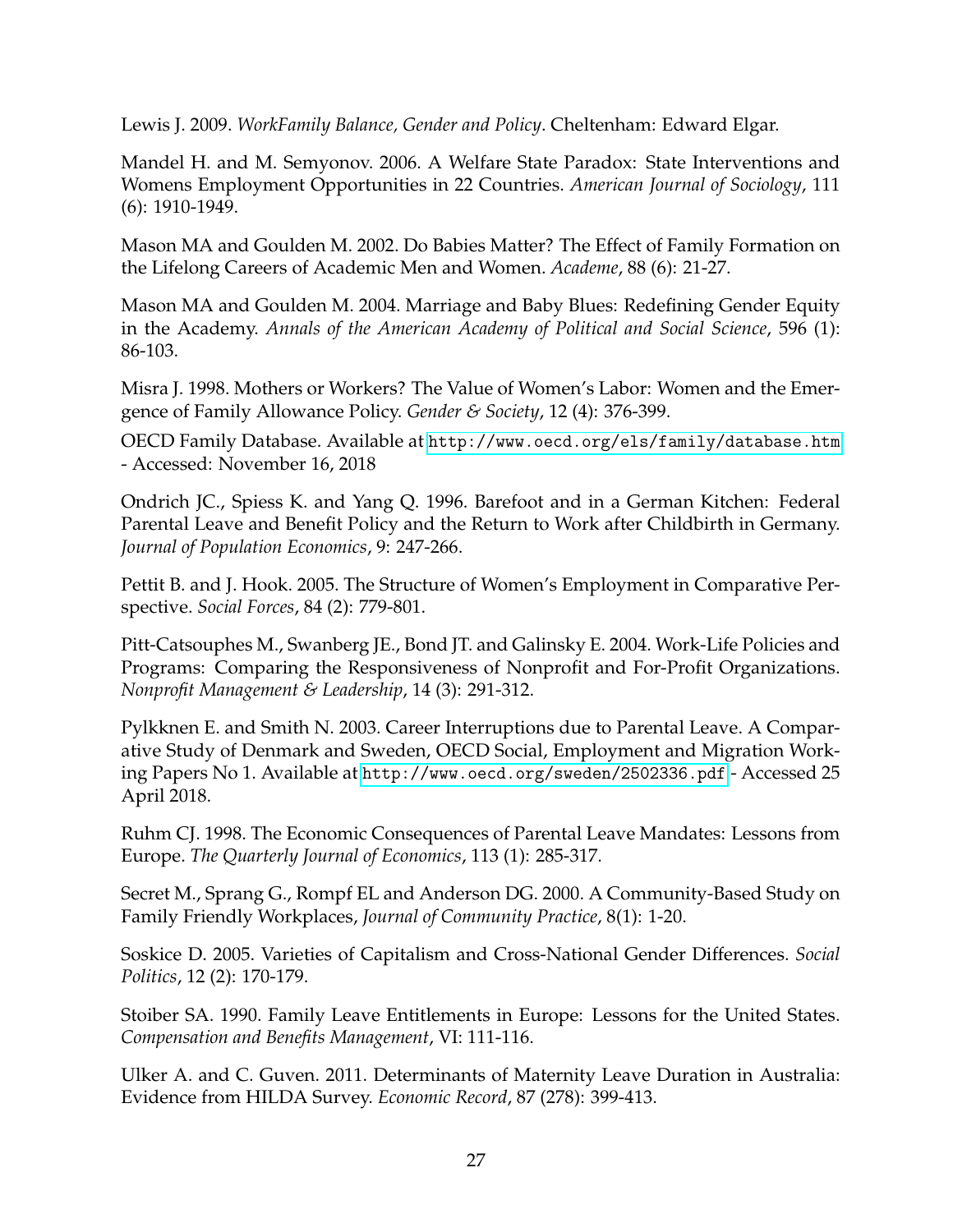Waldfogel J. 1998. The Family Gap for Young Women in the United States and Britain: Can Maternity Leave Make a Difference? *Journal of Labor Economics*, 16 (3): 505-45.

Wetzels C. and Tijdens K. 2002. Dutch Women's Return to Work and the Re-Entry Effect on Wage. *Cahiers Economiques Bruxelles*, 45 (2): 169-189.

Winegarden CR, Bracy PM. 1995. Demographic Consequences of Maternal-Leave Programs in Industrial Countries: Evidence from Fixed-Effects Models. *Southern Economic Journal*, 61 (4): 1020-35.

White M., Hill S., Mcgovern P., Mills C. and D. Smeaton. 2003. High-performance, Management Practices, Working Hours and Work-Life Balance. *British Journal of Industrial Relations*, 41(2): 175-195.

Yasbek P. 2004. The Business Case for Firm-Level Work-Life Balance Policies: A Review of the Literature. Labour Market Policy Group, Department of Labour, New Zealand Government. Available at [https://www.researchgate.net/publication/266340222\\_](https://www.researchgate.net/publication/266340222_The_Business_Case_for_Firm-Level_Work-Life_Balance_Policies_A_Review_of_The_Literature) [The\\_Business\\_Case\\_for\\_Firm-Level\\_Work-Life\\_Balance\\_Policies\\_A\\_Review\\_of\\_](https://www.researchgate.net/publication/266340222_The_Business_Case_for_Firm-Level_Work-Life_Balance_Policies_A_Review_of_The_Literature) [The\\_Literature](https://www.researchgate.net/publication/266340222_The_Business_Case_for_Firm-Level_Work-Life_Balance_Policies_A_Review_of_The_Literature) - Accessed November 16, 2018.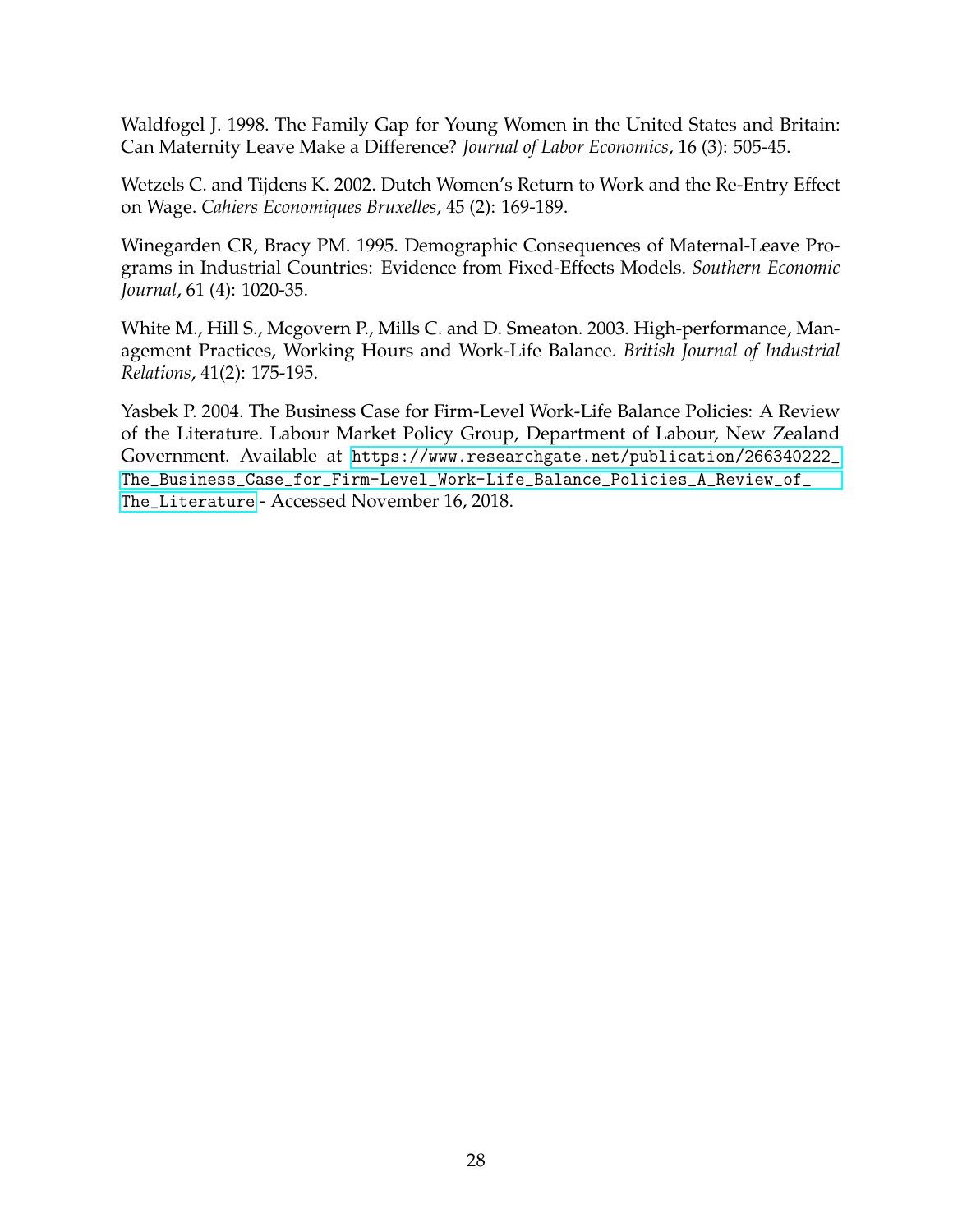## <span id="page-31-0"></span>**7 Tables and Figures**

| Weeks full salary replacement | <b>Number of packages</b> | $\frac{0}{0}$ |
|-------------------------------|---------------------------|---------------|
|                               | 15                        | 7.0           |
| 4                             | 51                        | 23.8          |
| 6                             | 27                        | 12.6          |
| 8                             | 38                        | 17.8          |
| 9                             | 5                         | 2.3           |
| 10                            |                           | 0.5           |
| 12                            | 3                         | 1.4           |
| 13                            | 9                         | 4.2           |
| 14                            | $\overline{2}$            | 0.9           |
| 16                            | 14                        | 6.5           |
| 17                            |                           | 0.5           |
| 18                            | 37                        | 17.3          |
| 19                            |                           | 0.5           |
| 20                            | 3                         | 1.4           |
| 26                            |                           | 3.3           |
| <b>Total</b>                  | 214                       | 100.0         |

### Table 1: Generosity of OMPs across UK HEIs

|                                    |     | Mean | SD  | Minimum | <b>Maximum</b> |
|------------------------------------|-----|------|-----|---------|----------------|
| Weeks with full salary replacement | 214 |      |     | 0.0     |                |
| Full weeks' equivalent             | 210 | 18.4 | 3 Q |         | 39             |
| Weeks of salary replacement        | 214 | 18.7 | 6 ዓ | 0.0     |                |

Table 2: Descriptive Statistics for Generosity Measures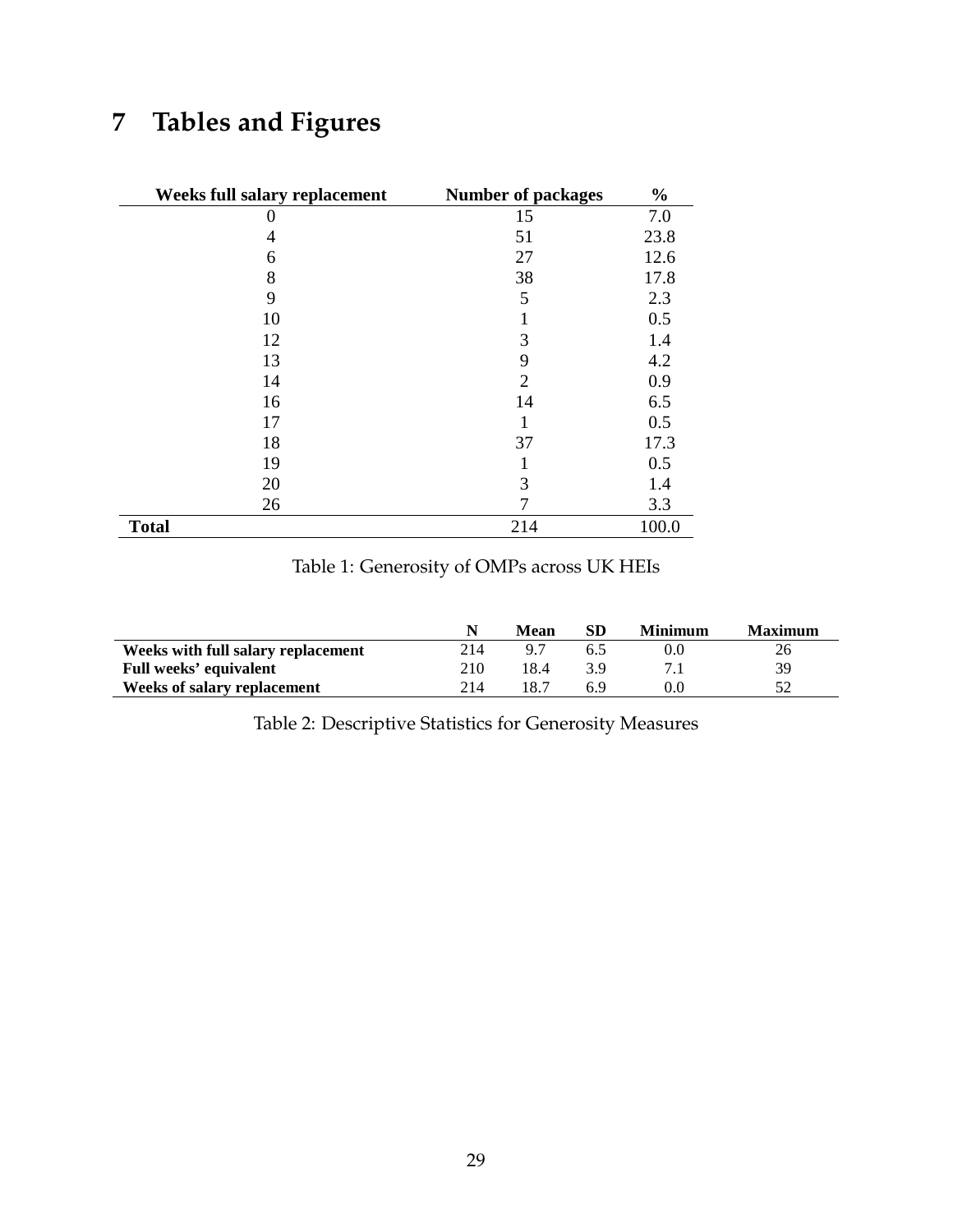| before last changes in OMP                       | N   | <b>Mean</b> | <b>SD</b> | <b>Minimum</b> | <b>Maximum</b> |
|--------------------------------------------------|-----|-------------|-----------|----------------|----------------|
| <b>Total number of staff</b>                     | 212 | 2749.67     | 2537.78   | 105            | 12600          |
| <b>Share of female staff</b>                     | 212 | 0.55        | 0.05      | 0.38           | 0.71           |
| Ratio of female academic/admin staff             | 212 | 0.72        | 0.42      | 0.05           | 4.36           |
| Share of female full professors                  | 212 | 0.01        | 0.01      | 0.00           | 0.04           |
| Share of female academics under 40               | 212 | 0.09        | 0.04      | 0.00           | 0.26           |
| Staff costs per income (2013)                    | 209 | 52.64       | 6.66      | 2.22           | 69.10          |
| Income research grants in mill. $\pounds$ (2013) | 213 | 37.79       | 75.93     | 0.00           | 428.80         |
| Total income in mill $\pounds$ (2013)            | 209 | 208.27      | 222.14    | 6.68           | 1438.24        |
| <b>Student to staff ratio</b>                    | 212 | 16.27       | 4.64      | 1.40           | 31.20          |
| <b>RAE Score 2008</b>                            | 213 | 110.60      | 36.62     | 0.00           | 318.03         |
| Share of male full professors                    | 212 | 0.03        | 0.02      | 0.00           | 0.08           |
| <b>Share of female senior managers</b>           | 212 | 0.00        | 0.01      | 0.00           | 0.04           |
| Share of female admin staff under 40             | 212 | 0.15        | 0.04      | 0.04           | 0.47           |
| UCU membership density                           | 193 | 0.34        | 0.13      | 0.00           | 0.69           |

<span id="page-32-0"></span>**Right-hand-side variables – measured in the year**

Table 3: Descriptive Statistics for Other Right-Hand-Side Variables



*student-staff ratio: low=2, high=28*

Figure 1: Predicted Weeks of Full Salary Replacement dependent on Student-Staff Ratio and Research Intensity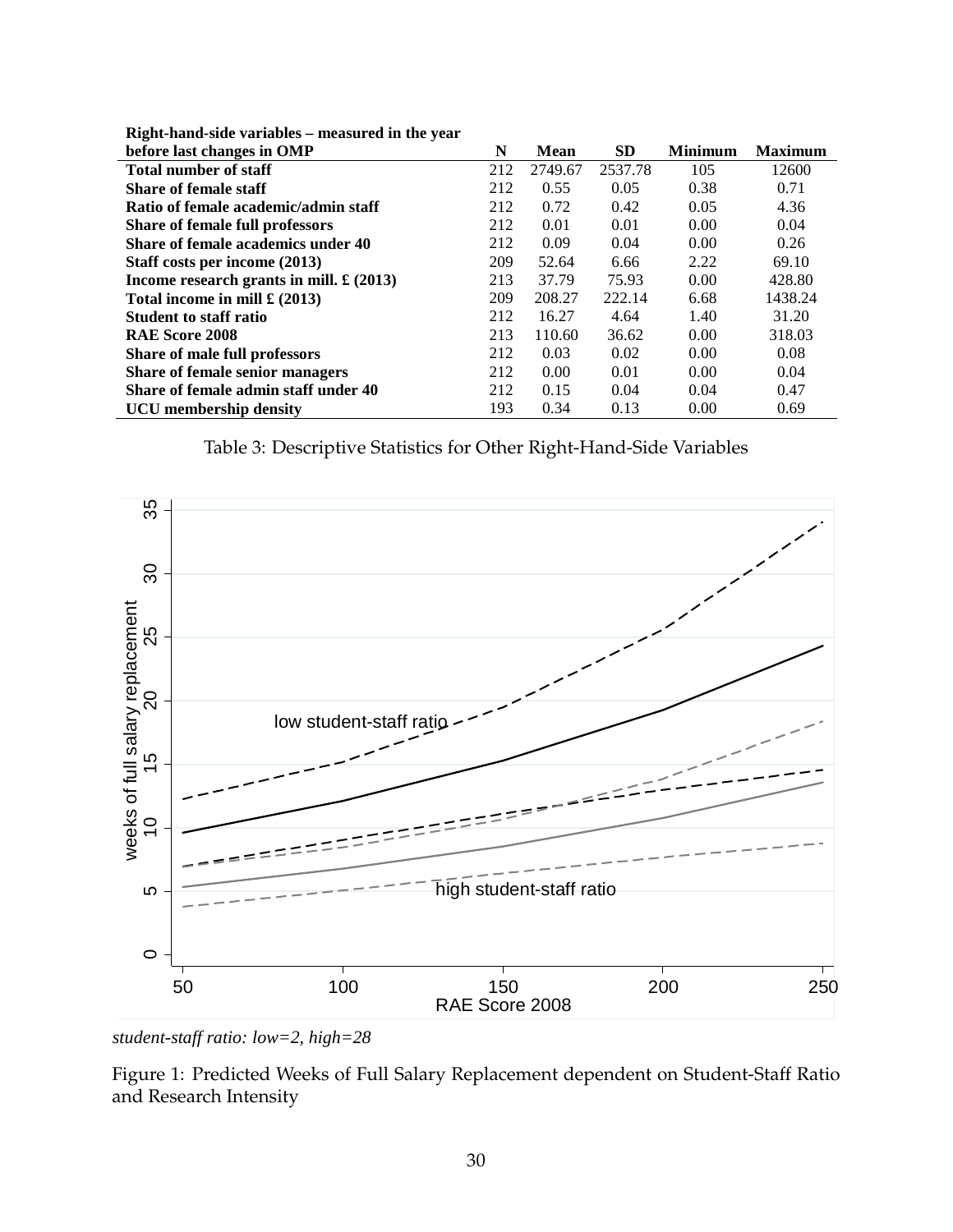<span id="page-33-0"></span>

| <b>DV: Weeks of Full Salary</b>        | $\mathbf{1}$  | $\overline{2}$ | 3           | $\overline{\mathbf{4}}$ | 5             |
|----------------------------------------|---------------|----------------|-------------|-------------------------|---------------|
| <b>Replacement</b>                     | <b>Negbin</b> | Poisson        | <b>OLS</b>  | <b>G</b> Negbin         | <b>Negbin</b> |
| Total staff in 1000s (BC OMP)          | $0.081*$      | $0.076*$       | $0.872*$    | 0.045                   | $0.103**$     |
|                                        | (0.048)       | (0.041)        | (0.485)     | (0.032)                 | (0.041)       |
| Acad. to adm. fem ratio (BC OMP)       | $-0.456***$   | $-0.458***$    | $-2.832***$ | $-0.511***$             | $-0.589***$   |
|                                        | (0.162)       | (0.166)        | (0.801)     | (0.157)                 | (0.154)       |
| Share of female profs (BC OMP)         | 28.687***     | 24.373***      | 282.903***  | 23.337***               | 26.802***     |
|                                        | (7.410)       | (6.575)        | (65.638)    | (6.029)                 | (9.391)       |
| Female academics < 40 (BC OMP)         | 3.841***      | 3.864***       | 24.652**    | 4.164***                | 7.183***      |
|                                        | (1.405)       | (1.345)        | (10.535)    | (1.342)                 | (1.791)       |
| Staff costs/income ratio (2013)        | $-0.004$      | $-0.003$       | $-0.068$    | $-0.004$                | 0.000         |
|                                        | (0.009)       | (0.009)        | (0.067)     | (0.011)                 | (0.013)       |
| Research grant inc., mill. £ (2013)    | $-0.002*$     | $-0.001$       | $-0.001$    | 0.000                   | $-0.003*$     |
|                                        | (0.001)       | (0.001)        | (0.011)     | (0.001)                 | (0.001)       |
| Total income in mill. $\pounds$ (2013) | 0.000         | 0.000          | $-0.003$    | $-0.000$                | $-0.000$      |
|                                        | (0.001)       | (0.000)        | (0.006)     | (0.000)                 | (0.001)       |
| Student to staff ratio (BC OMP)        | $-0.022*$     | $-0.018$       | $-0.153$    | $-0.009$                | $-0.000$      |
|                                        | (0.012)       | (0.013)        | (0.093)     | (0.013)                 | (0.016)       |
| <b>RAE</b> score (2008)                | $0.005***$    | $0.003**$      | $0.035***$  | $0.004***$              | $0.004*$      |
|                                        | (0.002)       | (0.001)        | (0.013)     | (0.001)                 | (0.002)       |
| <b>Different packages</b>              | $-0.449***$   | $-0.456***$    | $-4.851***$ | $-0.425***$             | $-0.473***$   |
|                                        | (0.074)       | (0.071)        | (0.641)     | (0.067)                 | (0.075)       |
| <b>Scotland</b>                        | $0.363***$    | $0.295***$     | $3.120***$  |                         | $0.261**$     |
|                                        | (0.109)       | (0.103)        | (1.135)     |                         | (0.112)       |
| <b>Northern Ireland</b>                | $0.381**$     | $0.361**$      | 4.584**     |                         | $0.390**$     |
|                                        | (0.173)       | (0.157)        | (2.015)     |                         | (0.162)       |
| <b>Wales</b>                           | $-0.025$      | $-0.092$       | $-0.577$    |                         | $-0.281***$   |
|                                        | (0.219)       | (0.156)        | (1.614)     |                         | (0.105)       |
| Post 1992, not polytechnics            |               |                |             | $-0.528***$             |               |
|                                        |               |                |             | (0.145)                 |               |
| Share of female ataff (BC OMP)         |               |                |             |                         | $-2.361**$    |
|                                        |               |                |             |                         | (1.005)       |
| UCU membership density (BC OMP)        |               |                |             |                         | $-0.359$      |
|                                        |               |                |             |                         | (0.320)       |
| Intercept                              | $2.260***$    | $2.426***$     | 12.835***   | 2.399***                | $3.005***$    |
|                                        | (0.479)       | (0.506)        | (3.978)     | (0.605)                 | (0.827)       |
| Dispersion (ln_alpha)                  |               |                |             |                         |               |
| <b>Russell Group</b>                   |               |                |             | $-2.182**$              |               |
|                                        |               |                |             | (0.979)<br>$-10.823***$ |               |
| <b>Golden Triangle</b>                 |               |                |             | (0.201)                 |               |
|                                        | $-1.690***$   |                |             | $-1.407***$             | $-1.944***$   |
| <b>Intercept</b>                       | (0.205)       |                |             | (0.201)                 | (0.260)       |
| N                                      | 208           | 208            | 208         | 208                     | 188           |
| $\mathbb{R}^2$ (Pseudo)                | 0.082         | 0.218          | 0.442       | 0.102                   | 0.098         |
| Chi <sup>2</sup> /F                    | 167.674       | 184.849        | 16.590      | 237.212                 | 287.351       |
| P_value $(Chi^2 / F)$                  | 0.000         | 0.000          | 0.000       | 0.000                   | 0.000         |
| Alpha                                  | 0.185         |                |             |                         | 0.143         |
| $Chi2$ (alpha)                         | 132.620       |                |             |                         |               |
|                                        |               |                |             |                         |               |

Robust Standard Errors in Parentheses, \* p≤0.1, \*\* p≤0.05, \*\*\* p≤0.01, BC OMP = year before the last Change in Occupational Maternity Package

Table 4: Explaining the Generosity of Maternity Provisions across UK HEIs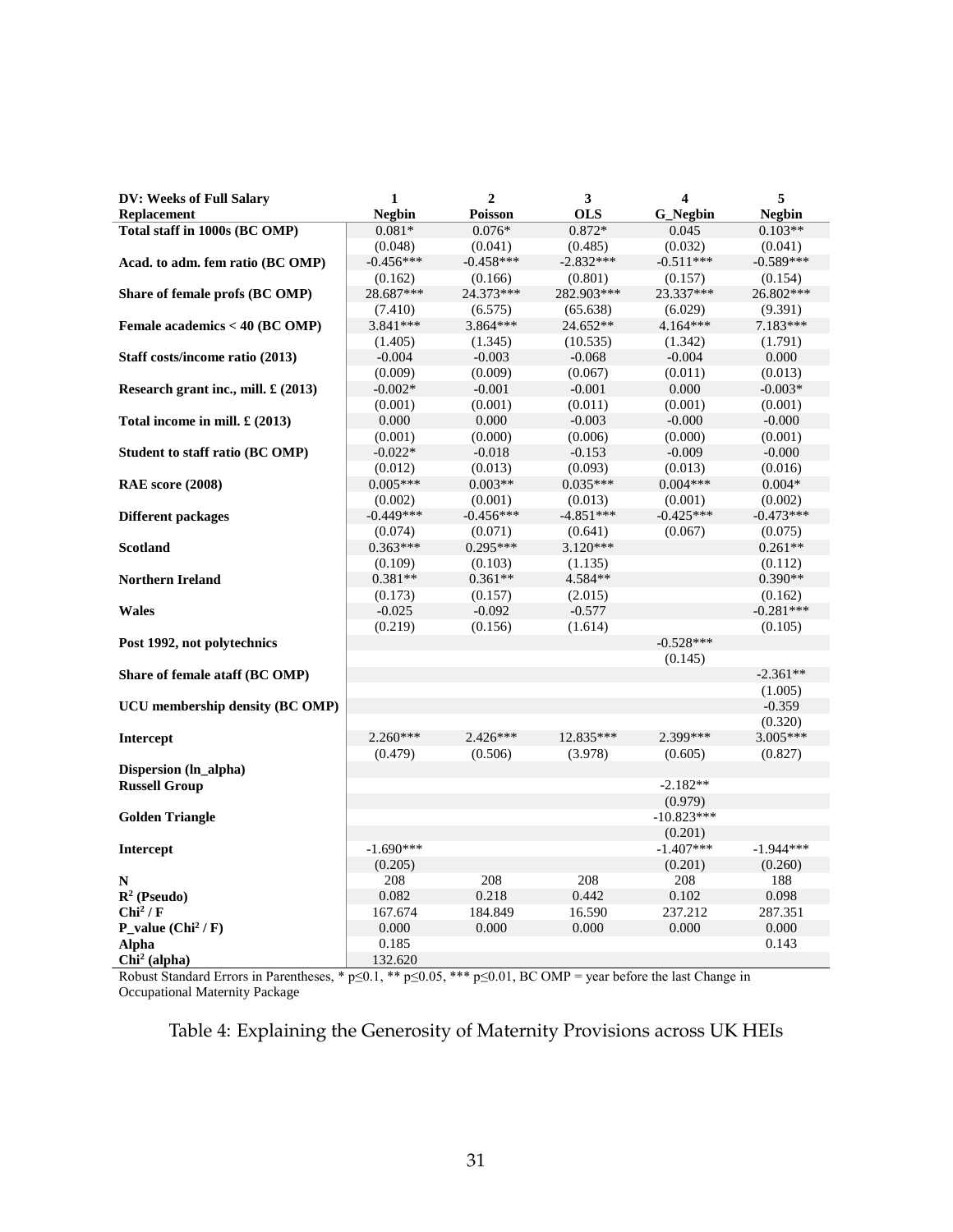<span id="page-34-0"></span>

|                                                | Weeks of salary replacement: full<br>time equivalent |             | Weeks of salary replacement (full<br>and partial) |             |  |
|------------------------------------------------|------------------------------------------------------|-------------|---------------------------------------------------|-------------|--|
| Total staff in 1000s (BC OMP)                  | 0.016                                                | $0.024*$    | 0.007                                             | 0.025       |  |
|                                                | (0.015)                                              | (0.014)     | (0.027)                                           | (0.026)     |  |
| Acad to admin fem ratio (BC OMP)               | $-0.130***$                                          | $-0.143**$  | $-0.204**$                                        | $-0.009$    |  |
|                                                | (0.041)                                              | (0.057)     | (0.097)                                           | (0.102)     |  |
| Share of female profs (BC OMP)                 | $6.595***$                                           | $6.130*$    | 5.754                                             | 1.002       |  |
|                                                | (2.149)                                              | (3.160)     | (3.937)                                           | (6.250)     |  |
| Female academics < 40 (BC OMP)                 | $1.018**$                                            | $1.627**$   | 1.156                                             | 1.317       |  |
|                                                | (0.419)                                              | (0.665)     | (1.132)                                           | (1.516)     |  |
| Staff costs to income ratio (2013)             | 0.001                                                | $-0.000$    | 0.010                                             | 0.003       |  |
|                                                | (0.002)                                              | (0.004)     | (0.008)                                           | (0.007)     |  |
| Income research grants, mill. $\pounds$ (2013) | $-0.001$                                             | $-0.001$    | $-0.001$                                          | $-0.000$    |  |
|                                                | (0.000)                                              | (0.000)     | (0.001)                                           | (0.001)     |  |
| Total income in mill. £ (2013)                 | 0.000                                                | 0.000       | $-0.000$                                          | $-0.000$    |  |
|                                                | (0.000)                                              | (0.000)     | (0.000)                                           | (0.000)     |  |
| Student to staff ratio (BC OMP)                | $-0.010***$                                          | $-0.006$    | $-0.020**$                                        | $-0.028***$ |  |
|                                                | (0.004)                                              | (0.005)     | (0.008)                                           | (0.009)     |  |
| <b>RAE</b> score (2008)                        | 0.001                                                | 0.001       | 0.001                                             | 0.002       |  |
|                                                | (0.001)                                              | (0.001)     | (0.001)                                           | (0.001)     |  |
| <b>Different packages</b>                      | $-0.103***$                                          | $-0.111***$ | 0.043                                             | 0.009       |  |
|                                                | (0.028)                                              | (0.030)     | (0.061)                                           | (0.066)     |  |
| <b>Scotland</b>                                | $0.095***$                                           | $0.071*$    | 0.062                                             | $0.159*$    |  |
|                                                | (0.031)                                              | (0.037)     | (0.082)                                           | (0.090)     |  |
| <b>Northern Ireland</b>                        | 0.055                                                | 0.079       | $-0.151$                                          | $-0.163$    |  |
|                                                | (0.042)                                              | (0.049)     | (0.195)                                           | (0.154)     |  |
| <b>Wales</b>                                   | 0.069                                                | 0.002       | $-0.004$                                          | 0.044       |  |
|                                                | (0.074)                                              | (0.039)     | (0.146)                                           | (0.168)     |  |
| <b>UCU</b> membership density (BC OMP)         |                                                      | $-0.094$    |                                                   | $0.500**$   |  |
|                                                |                                                      | (0.104)     |                                                   | (0.241)     |  |
| Intercept                                      | $2.921***$                                           | 2.920***    | 2.543***                                          | $2.672***$  |  |
|                                                | (0.131)                                              | (0.241)     | (0.384)                                           | (0.399)     |  |
| N                                              | 208                                                  | 188         | 208                                               | 188         |  |
| $\mathbb{R}^2$ (OLS)                           | 0.348                                                | 0.370       | 0.141                                             | 0.150       |  |
| $\mathbb{R}^2$ (Pseudo)                        | 0.051                                                | 0.053       | 0.020                                             | 0.022       |  |
| Chi <sup>2</sup>                               | 109.618                                              | 134.602     | 32.001                                            | 30.496      |  |
| $P_value (Chi2)$                               | 0.000                                                | 0.000       | 0.002                                             | 0.007       |  |
| Alpha                                          | 0.000                                                | 0.000       | 0.094                                             | 0.087       |  |

Robust Standard Errors in Parentheses, \* p≤0.1, \*\* p≤0.05, \*\*\* p≤0.01, BC OMP = year before the last Change in Occupational Maternity Package, All Models Negative Binomial

#### Table 5: Alternative Measures of Maternity Benefit Generosity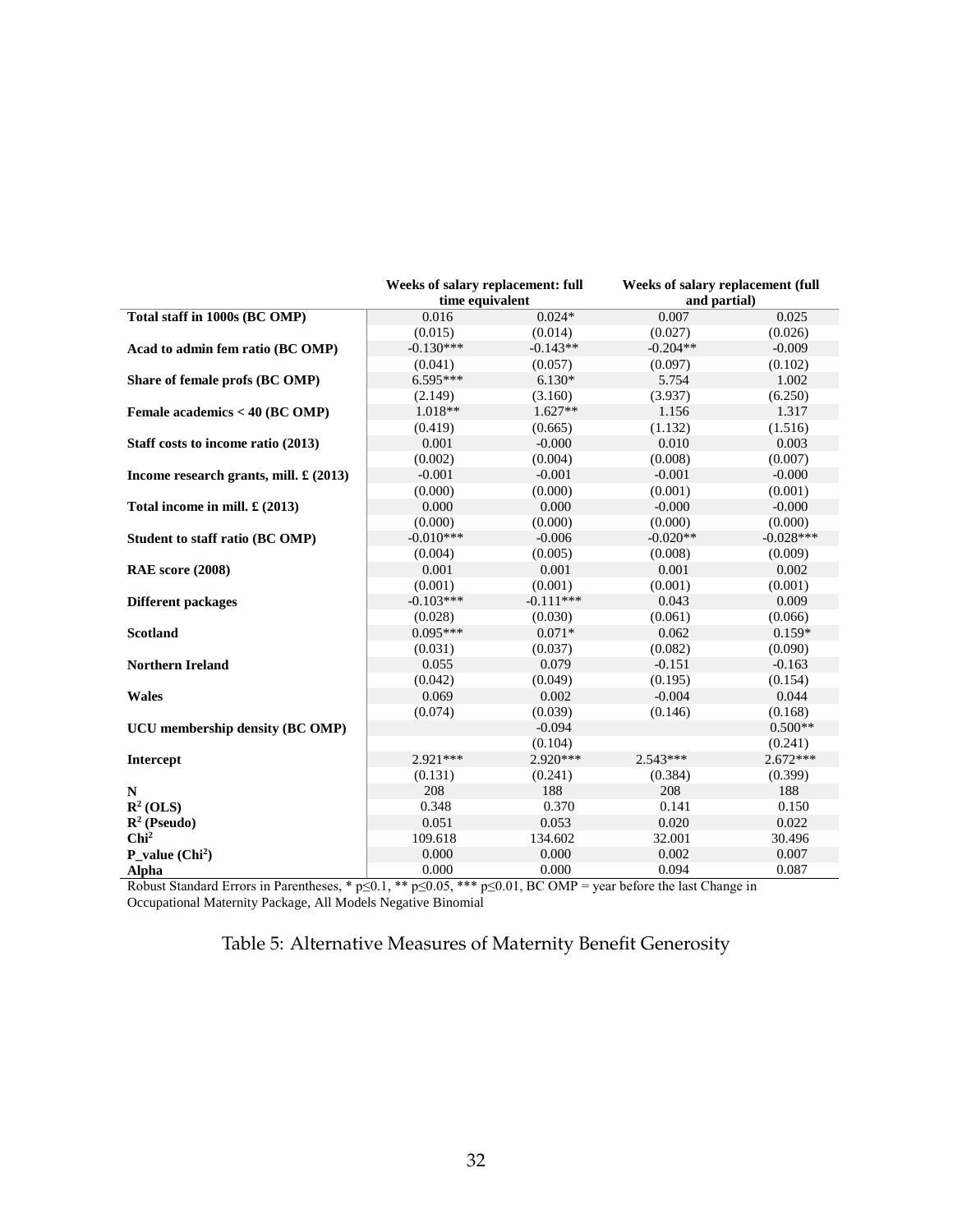<span id="page-35-0"></span>

|                                                  | $\mathbf{1}$  | $\overline{2}$ | 3             |
|--------------------------------------------------|---------------|----------------|---------------|
| DV: Weeks of Full Salary Replacement             | <b>Negbin</b> | <b>Negbin</b>  | <b>Negbin</b> |
| Total staff in 1000s (BC OMP)                    | $0.089*$      | $0.090*$       | $0.088*$      |
|                                                  | (0.047)       | (0.047)        | (0.045)       |
| Acdemic to admin females ratio (BC OMP)          | $-0.370**$    | $-0.380*$      | $-0.307$      |
|                                                  | (0.187)       | (0.194)        | (0.236)       |
| Share of female profs (BC OMP)                   | 21.183**      | 21.208**       | 19.253*       |
|                                                  | (10.015)      | (9.940)        | (10.207)      |
| Female academics under 40 (BC OMP)               | $3.125*$      | $3.273*$       | $3.267*$      |
|                                                  | (1.624)       | (1.778)        | (1.785)       |
| Staff costs to income ratio (2013)               | $-0.006$      | $-0.006$       | $-0.005$      |
|                                                  | (0.009)       | (0.009)        | (0.009)       |
| Income research grants in mill. $\pounds$ (2013) | $-0.002*$     | $-0.002*$      | $-0.002*$     |
|                                                  | (0.001)       | (0.001)        | (0.001)       |
| Total income in mill. $\pounds$ (2013)           | $-0.000$      | $-0.000$       | $-0.000$      |
|                                                  | (0.001)       | (0.001)        | (0.001)       |
| Student to staff ratio (BC OMP)                  | $-0.019$      | $-0.018$       | $-0.016$      |
|                                                  | (0.012)       | (0.013)        | (0.013)       |
| RAE score (2008)                                 | $0.004**$     | $0.004**$      | $0.004**$     |
|                                                  | (0.002)       | (0.002)        | (0.002)       |
| <b>Different packages</b>                        | $-0.447***$   | $-0.446***$    | $-0.445***$   |
|                                                  | (0.077)       | (0.077)        | (0.077)       |
| Share of male professors (BC OMP)                | 5.536         | 5.644          | 6.462         |
|                                                  | (4.375)       | (4.318)        | (4.555)       |
| Share of senior female managers (BC OMP)         |               | 3.650          | 3.021         |
|                                                  |               | (9.455)        | (9.400)       |
| Female administrators under 40 (BC OMP)          |               |                | 0.885         |
|                                                  |               |                | (0.979)       |
| <b>Scotland</b>                                  | $0.341***$    | 0.339***       | $0.353***$    |
|                                                  | (0.113)       | (0.114)        | (0.116)       |
| <b>Northern Ireland</b>                          | $0.382**$     | $0.388**$      | $0.401**$     |
|                                                  | (0.164)       | (0.163)        | (0.166)       |
| <b>Wales</b>                                     | $-0.076$      | $-0.069$       | $-0.075$      |
|                                                  | (0.222)       | (0.224)        | (0.223)       |
| Intercept                                        | $2.293***$    | $2.266***$     | 1.999***      |
|                                                  | (0.498)       | (0.503)        | (0.580)       |
| ${\bf N}$                                        | 208           | 208            | 208           |
| $\mathbf{R}^2$ (ols)                             | 0.450         | 0.452          | 0.454         |
| $\mathbb{R}^2$ (Pseudo)                          | 0.084         | 0.084          | 0.084         |
| Chi <sup>2</sup>                                 | 212.116       | 216.790        | 223.769       |
| $P_value (Chi2)$                                 | 0.000         | 0.000          | 0.000         |
| <b>Alpha</b>                                     | 0.179         | 0.179          | 0.177         |

Robust Standard Errors in Parentheses, \*  $p \le 0.1$ , \*\*  $p \le 0.05$ , \*\*\*  $p \le 0.01$ , BC OMP = year before the last Change in Occupational Maternity Package

Table 6: Placebo Tests Effect of Male Professors and Female Administrators